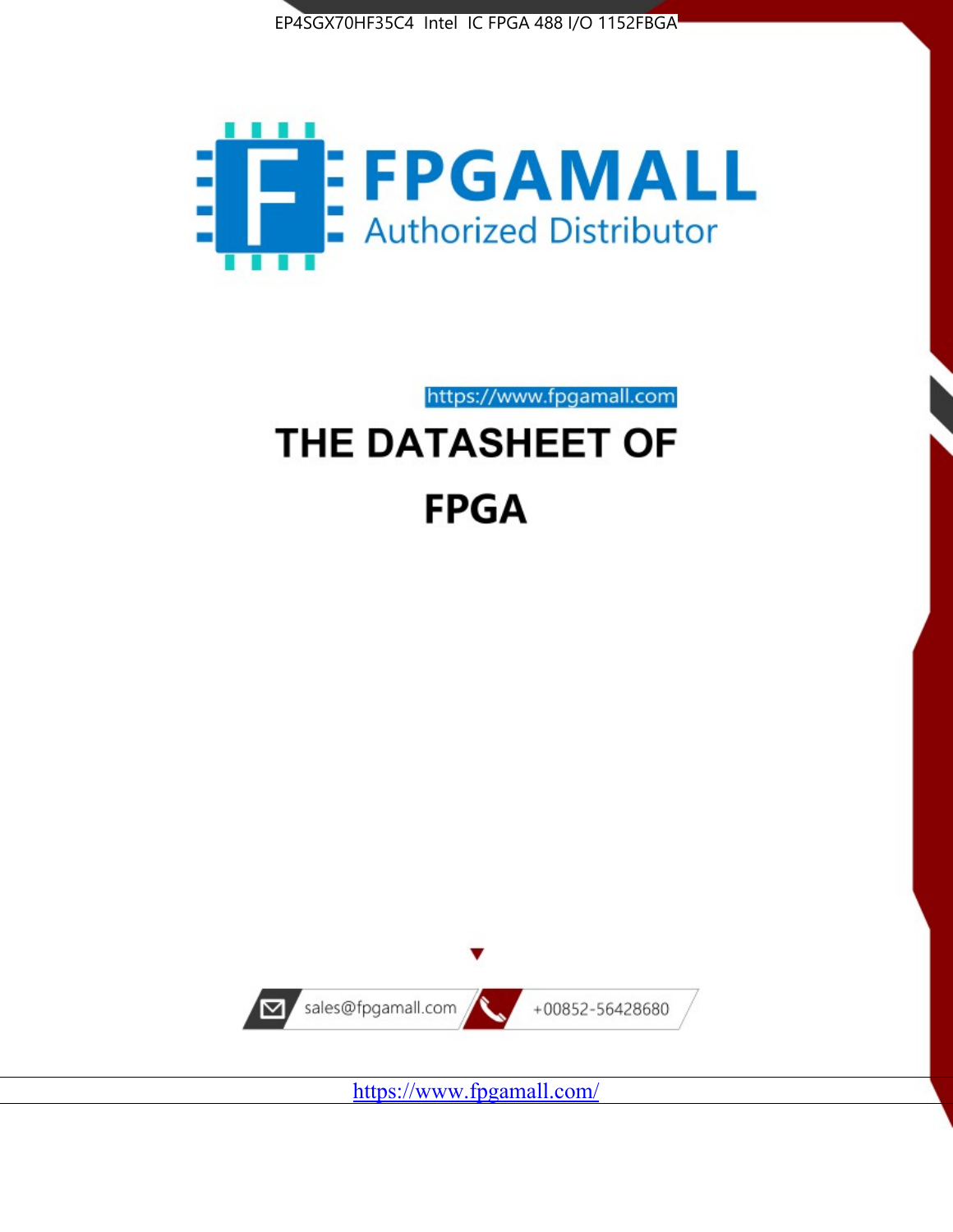EP4SGX70HF35C4 Intel IC FPGA 488 I/O 1152FBGA



# **1. Overview for the Stratix IV Device Family**

**SIV51001-3.5**

Altera® Stratix® IV FPGAs deliver a breakthrough level of system bandwidth and power efficiency for high-end applications, allowing you to innovate without compromise. Stratix IV FPGAs are based on the Taiwan Semiconductor Manufacturing Company (TSMC) 40-nm process technology and surpass all other high-end FPGAs, with the highest logic density, most transceivers, and lowest power requirements.

The Stratix IV device family contains three optimized variants to meet different application requirements:

- Stratix IV E (Enhanced) FPGAs—up to 813,050 logic elements (LEs), 33,294 kilobits (Kb) RAM, and 1,288 18 x 18 bit multipliers
- Stratix IV GX transceiver FPGAs—up to 531,200 LEs, 27,376 Kb RAM, 1,288 18 x 18-bit multipliers, and 48 full-duplex clock data recovery (CDR)-based transceivers at up to 8.5 Gbps
- Stratix IV GT—up to 531,200 LEs, 27,376 Kb RAM, 1,288 18 x 18-bit multipliers, and 48 full-duplex CDR-based transceivers at up to 11.3 Gbps

The complete Altera high-end solution includes the lowest risk, lowest total cost path to volume using HardCopy® IV ASICs for all the family variants, a comprehensive portfolio of application solutions customized for end-markets, and the industry leading Quartus® II software to increase productivity and performance.

f For information about upcoming Stratix IV device features, refer to the *[Upcoming](http://www.altera.com/literature/hb/stratix-iv/uf01001.pdf?GSA_pos=2&WT.oss_r=1&WT.oss=upcoming)  [Stratix IV Device Features](http://www.altera.com/literature/hb/stratix-iv/uf01001.pdf?GSA_pos=2&WT.oss_r=1&WT.oss=upcoming)* document.

f For information about changes to the currently published *Stratix IV Device Handbook*, refer to the *[Addendum to the Stratix IV Device Handbook](http://www.altera.com/literature/hb/stratix-iv/stx4_siv54002.pdf)* chapter.

This chapter contains the following sections:

- "Feature Summary" on page 1–2
- "Architecture Features" on page 1–6
- "Integrated Software Platform" on page 1–19
- "Ordering Information" on page 1–19

@2016 Altera Corporation. All rights reserved. ALTERA, ARRIA, CYCLONE, HARDCOPY, MAX, MEGACORE, NIOS, QUARTUS and STRATIX words and logos are trademarks of Altera Corporation and registered in the U.S. Patent and Trademark



Stratix IV Device Handbook Volume 1 January 2016

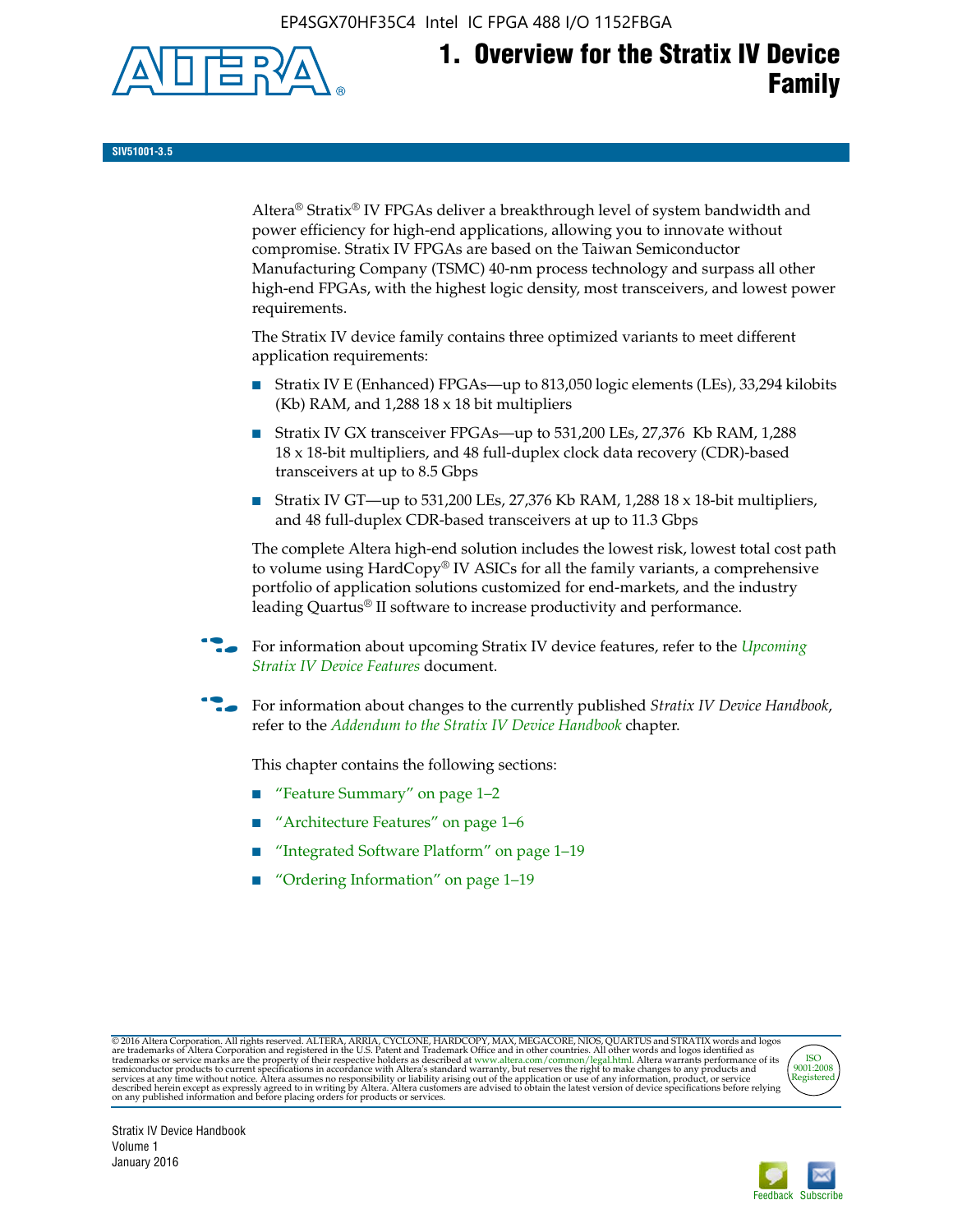# **Feature Summary**

The following list summarizes the Stratix IV device family features:

- Up to 48 full-duplex CDR-based transceivers in Stratix IV GX and GT devices supporting data rates up to 8.5 Gbps and 11.3 Gbps, respectively
- Dedicated circuitry to support physical layer functionality for popular serial protocols, such as PCI Express (PCIe) (PIPE) Gen1 and Gen2, Gbps Ethernet (GbE), Serial RapidIO, SONET/SDH, XAUI/HiGig, (OIF) CEI-6G, SD/HD/3G-SDI, Fibre Channel, SFI-5, and Interlaken
- Complete PCIe protocol solution with embedded PCIe hard IP blocks that implement PHY-MAC layer, Data Link layer, and Transaction layer functionality

**For more information, refer to the** *[IP Compiler for PCI Express User Guide](http://www.altera.com/literature/ug/ug_pci_express.pdf)***.** 

- Programmable transmitter pre-emphasis and receiver equalization circuitry to compensate for frequency-dependent losses in the physical medium
- Typical physical medium attachment (PMA) power consumption of 100 mW at 3.125 Gbps and 135 mW at 6.375 Gbps per channel
- 72,600 to 813,050 equivalent LEs per device
- 7,370 to 33,294 Kb of enhanced TriMatrix memory consisting of three RAM block sizes to implement true dual-port memory and FIFO buffers
- High-speed digital signal processing (DSP) blocks configurable as 9 x 9-bit,  $12 \times 12$ -bit,  $18 \times 18$ -bit, and  $36 \times 36$ -bit full-precision multipliers at up to 600 MHz
- Up to 16 global clocks (GCLK), 88 regional clocks (RCLK), and 132 periphery clocks (PCLK) per device
- Programmable power technology that minimizes power while maximizing device performance
- Up to 1,120 user I/O pins arranged in 24 modular I/O banks that support a wide range of single-ended and differential I/O standards
- Support for high-speed external memory interfaces including DDR, DDR2, DDR3 SDRAM, RLDRAM II, QDR II, and QDR II+ SRAM on up to 24 modular I/O banks
- High-speed LVDS I/O support with serializer/deserializer (SERDES), dynamic phase alignment (DPA), and soft-CDR circuitry at data rates up to 1.6 Gbps
- Support for source-synchronous bus standards, including SGMII, GbE, SPI-4 Phase 2 (POS-PHY Level 4), SFI-4.1, XSBI, UTOPIA IV, NPSI, and CSIX-L1
- Pinouts for Stratix IV E devices designed to allow migration of designs from Stratix III to Stratix IV E with minimal PCB impact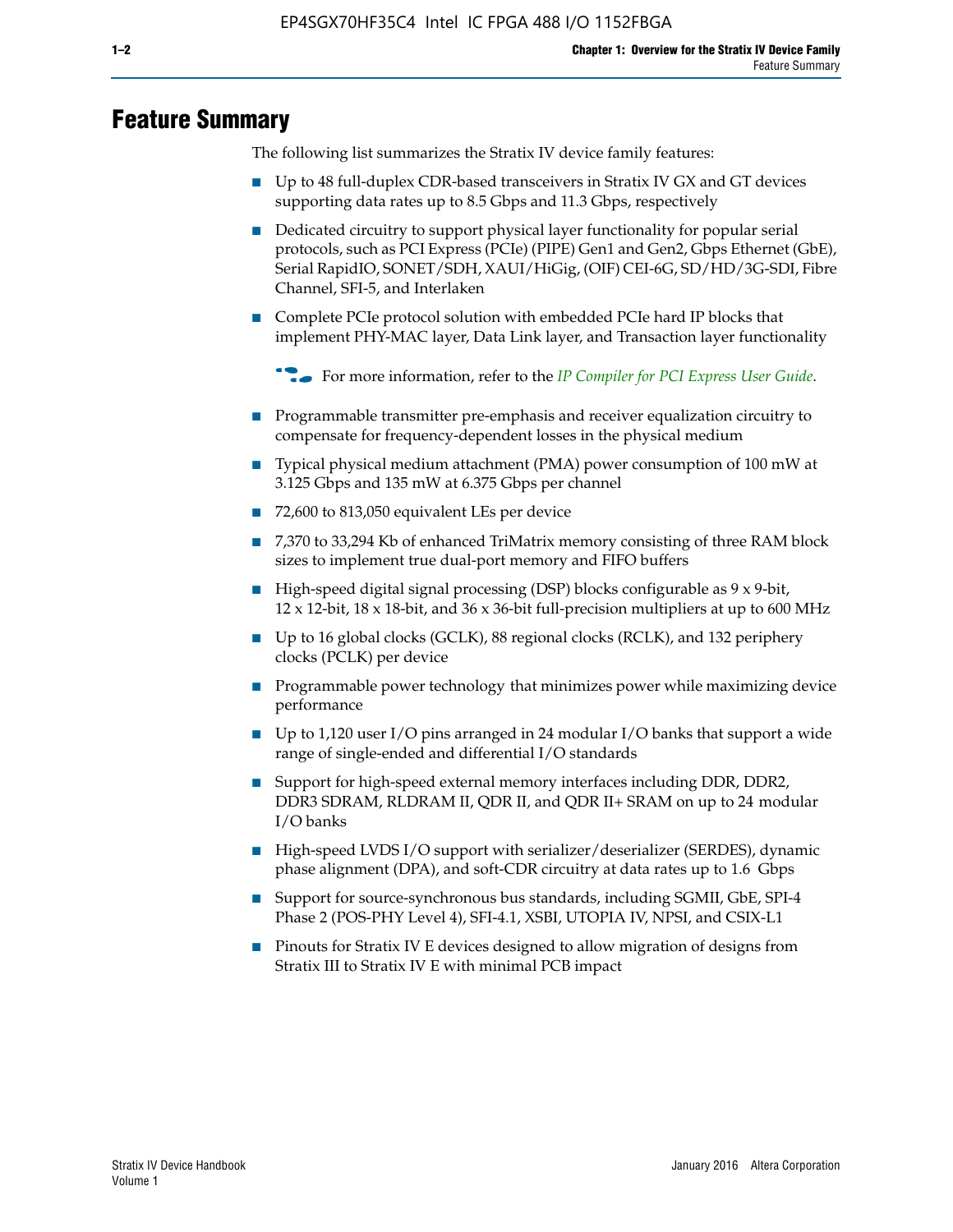# **Stratix IV GX Devices**

Stratix IV GX devices provide up to 48 full-duplex CDR-based transceiver channels per device:

- Thirty-two out of the 48 transceiver channels have dedicated physical coding sublayer (PCS) and physical medium attachment (PMA) circuitry and support data rates between 600 Mbps and 8.5 Gbps
- The remaining 16 transceiver channels have dedicated PMA-only circuitry and support data rates between 600 Mbps and 6.5 Gbps
- **1 The actual number of transceiver channels per device varies with device selection. For** more information about the exact transceiver count in each device, refer to Table 1–1 on page 1–11.
- 1 For more information about transceiver architecture, refer to the *[Transceiver](http://www.altera.com/literature/hb/stratix-iv/stx4_siv52001.pdf)  [Architecture in Stratix IV Devices](http://www.altera.com/literature/hb/stratix-iv/stx4_siv52001.pdf)* chapter.

Figure 1–1 shows a high-level Stratix IV GX chip view.

#### **Figure 1–1. Stratix IV GX Chip View** *(1)*



#### **Note to Figure 1–1:**

(1) Resource counts vary with device selection, package selection, or both.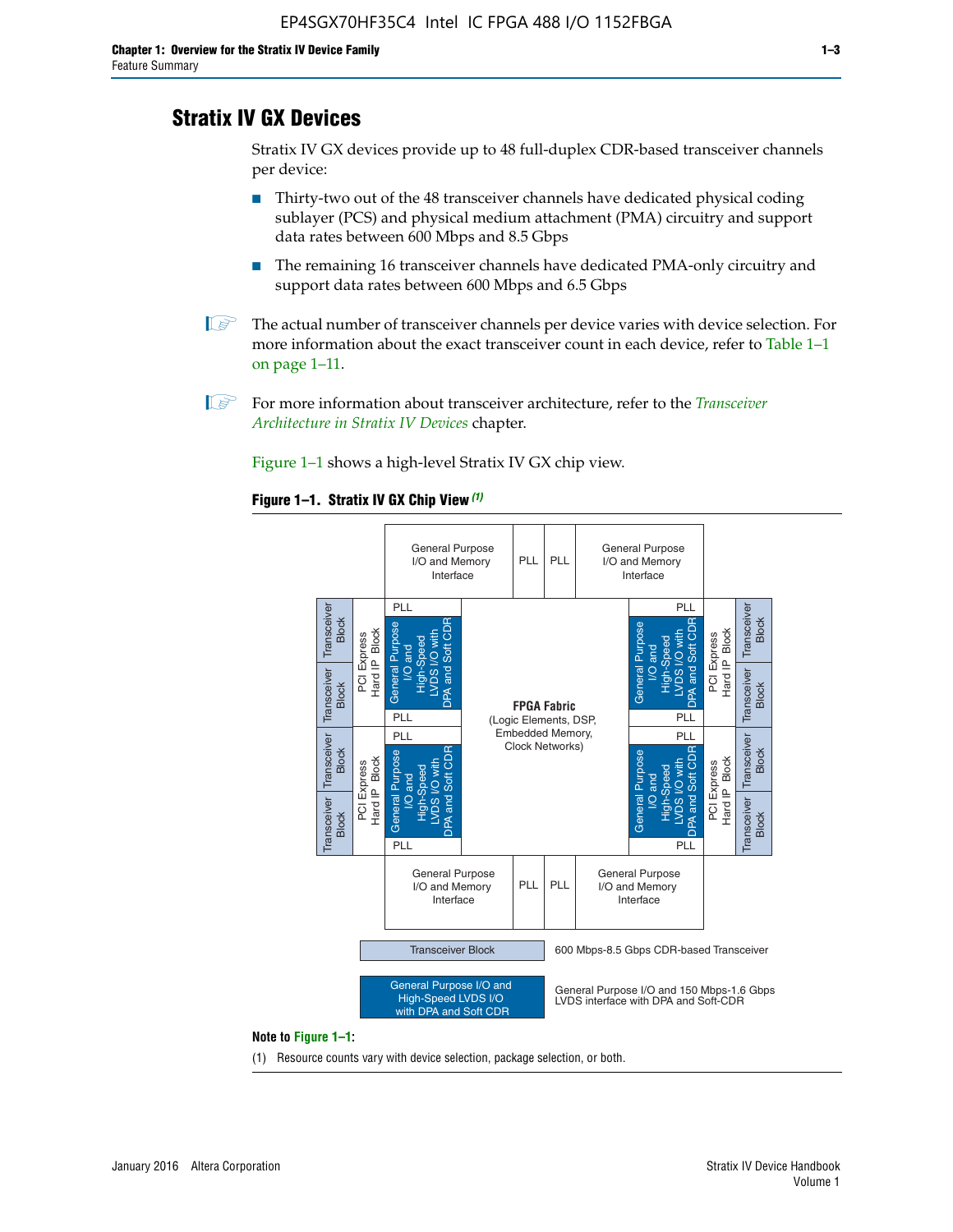# **Stratix IV E Device**

Stratix IV E devices provide an excellent solution for applications that do not require high-speed CDR-based transceivers, but are logic, user I/O, or memory intensive.

Figure 1–2 shows a high-level Stratix IV E chip view.





#### **Note to Figure 1–2:**

(1) Resource counts vary with device selection, package selection, or both.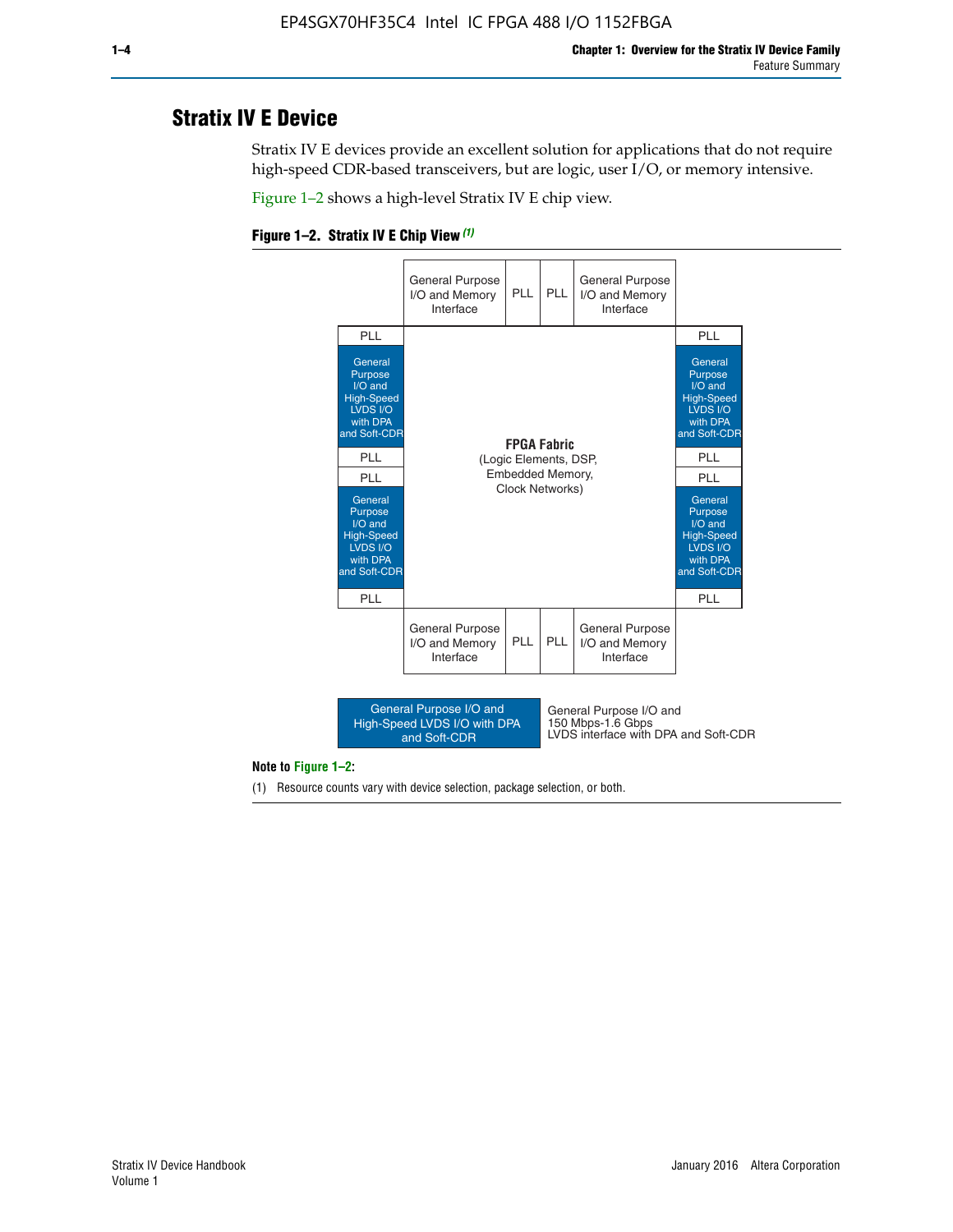# **Stratix IV GT Devices**

Stratix IV GT devices provide up to 48 CDR-based transceiver channels per device:

- Thirty-two out of the 48 transceiver channels have dedicated PCS and PMA circuitry and support data rates between 600 Mbps and 11.3 Gbps
- The remaining 16 transceiver channels have dedicated PMA-only circuitry and support data rates between 600 Mbps and 6.5 Gbps
- **1** The actual number of transceiver channels per device varies with device selection. For more information about the exact transceiver count in each device, refer to Table 1–7 on page 1–16.
- $\mathbb{I}$  For more information about Stratix IV GT devices and transceiver architecture, refer to the *[Transceiver Architecture in Stratix IV Devices](http://www.altera.com/literature/hb/stratix-iv/stx4_siv52001.pdf)* chapter.

Figure 1–3 shows a high-level Stratix IV GT chip view.

#### **Figure 1–3. Stratix IV GT Chip View** *(1)*



(1) Resource counts vary with device selection, package selection, or both.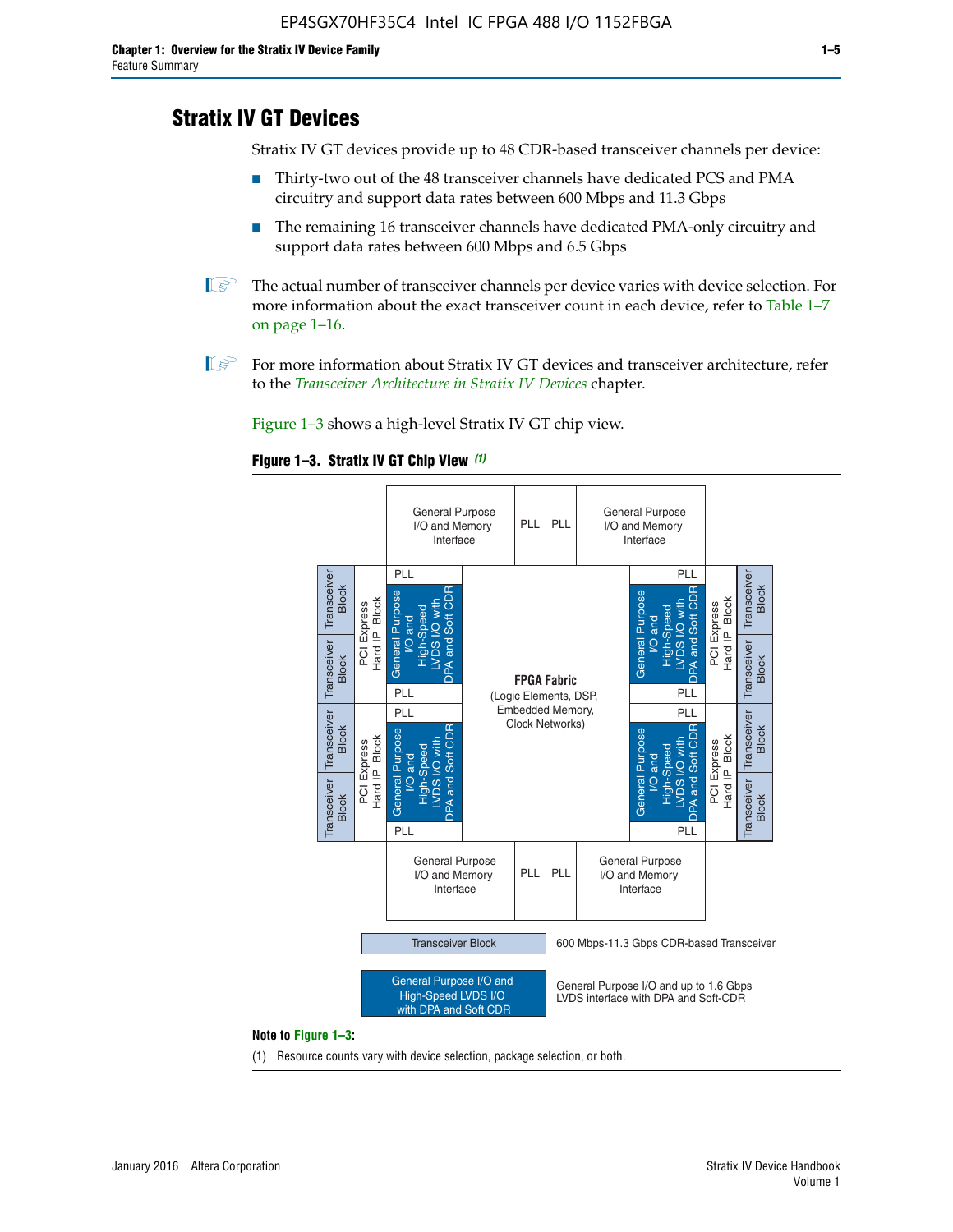# **Architecture Features**

The Stratix IV device family features are divided into high-speed transceiver features and FPGA fabric and I/O features.

 $\mathbb{I}$  The high-speed transceiver features apply only to Stratix IV GX and Stratix IV GT devices.

# **High-Speed Transceiver Features**

The following sections describe high-speed transceiver features for Stratix IV GX and GT devices.

## **Highest Aggregate Data Bandwidth**

Up to 48 full-duplex transceiver channels supporting data rates up to 8.5 Gbps in Stratix IV GX devices and up to 11.3 Gbps in Stratix IV GT devices.

## **Wide Range of Protocol Support**

Physical layer support for the following serial protocols:

- Stratix IV GX—PCIe Gen1 and Gen2, GbE, Serial RapidIO, SONET/SDH, XAUI/HiGig, (OIF) CEI-6G, SD/HD/3G-SDI, Fibre Channel, SFI-5, GPON, SAS/SATA, HyperTransport 1.0 and 3.0, and Interlaken
- Stratix IV GT—40G/100G Ethernet, SFI-S, Interlaken, SFI-5.1, Serial RapidIO, SONET/SDH, XAUI/HiGig, (OIF) CEI-6G, 3G-SDI, and Fibre Channel
- Extremely flexible and easy-to-configure transceiver data path to implement proprietary protocols
- PCIe Support
	- Complete PCIe Gen1 and Gen2 protocol stack solution compliant to PCI Express base specification 2.0 that includes PHY-MAC, Data Link, and transaction layer circuitry embedded in PCI Express hard IP blocks
	- **For more information, refer to the [PCI Express Compiler User Guide](http://www.altera.com/literature/ug/ug_pci_express.pdf).**
	- Root complex and end-point applications
	- $x1, x4,$  and  $x8$  lane configurations
	- PIPE 2.0-compliant interface
	- Embedded circuitry to switch between Gen1 and Gen2 data rates
	- Built-in circuitry for electrical idle generation and detection, receiver detect, power state transitions, lane reversal, and polarity inversion
	- 8B/10B encoder and decoder, receiver synchronization state machine, and ± 300 parts per million (ppm) clock compensation circuitry
	- Transaction layer support for up to two virtual channels (VCs)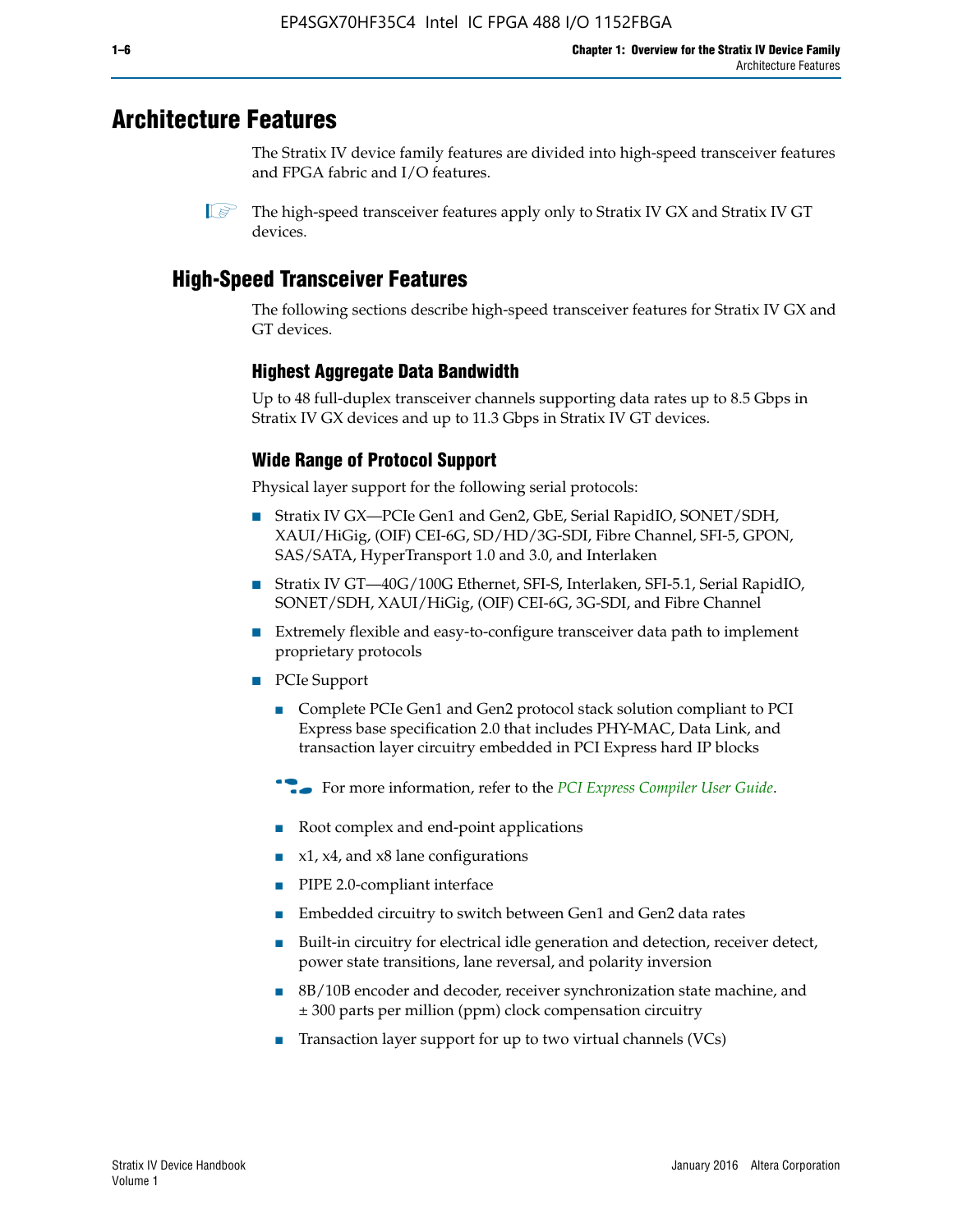- Compliant to IEEE802.3ae specification
- **■** Embedded state machine circuitry to convert XGMII idle code groups  $(|11|)$ to and from idle ordered sets  $(|A|, |K|, |R|)$  at the transmitter and receiver, respectively
- 8B/10B encoder and decoder, receiver synchronization state machine, lane deskew, and  $\pm 100$  ppm clock compensation circuitry
- GbE Support
	- Compliant to IEEE802.3-2005 specification
	- Automatic idle ordered set  $(111/112/1)$  generation at the transmitter, depending on the current running disparity
	- 8B/10B encoder and decoder, receiver synchronization state machine, and ± 100 ppm clock compensation circuitry
- Support for other protocol features such as MSB-to-LSB transmission in SONET/SDH configuration and spread-spectrum clocking in PCIe configurations

#### **Diagnostic Features**

- Serial loopback from the transmitter serializer to the receiver CDR for transceiver PCS and PMA diagnostics
- Reverse serial loopback pre- and post-CDR to transmitter buffer for physical link diagnostics
- Loopback master and slave capability in PCI Express hard IP blocks
- **For more information, refer to the** *[PCI Express Compiler User Guide](http://www.altera.com/literature/ug/ug_pci_express.pdf)***.**

### **Signal Integrity**

Stratix IV devices simplify the challenge of signal integrity through a number of chip, package, and board-level enhancements to enable efficient high-speed data transfer into and out of the device. These enhancements include:

- Programmable 3-tap transmitter pre-emphasis with up to 8,192 pre-emphasis levels to compensate for pre-cursor and post-cursor inter-symbol interference (ISI)
- Up to 900% boost capability on the first pre-emphasis post-tap
- User-controlled and adaptive 4-stage receiver equalization with up to 16 dB of high-frequency gain
- On-die power supply regulators for transmitter and receiver phase-locked loop (PLL) charge pump and voltage controlled oscillator (VCO) for superior noise immunity
- On-package and on-chip power supply decoupling to satisfy transient current requirements at higher frequencies, thereby reducing the need for on-board decoupling capacitors
- Calibration circuitry for transmitter and receiver on-chip termination (OCT) resistors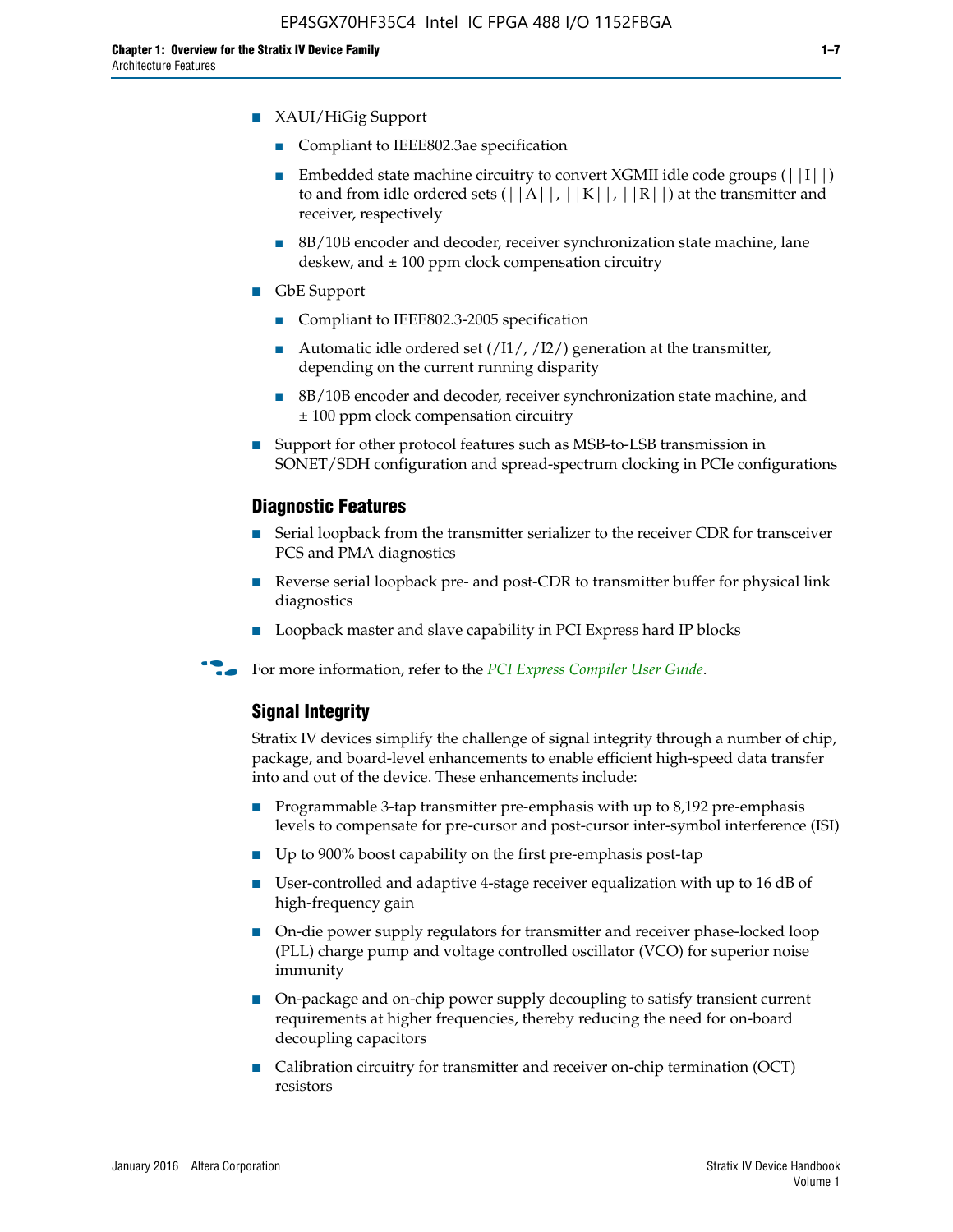# **FPGA Fabric and I/O Features**

The following sections describe the Stratix IV FPGA fabric and I/O features.

## **Device Core Features**

- Up to 531,200 LEs in Stratix IV GX and GT devices and up to 813,050 LEs in Stratix IV E devices, efficiently packed in unique and innovative adaptive logic modules (ALMs)
- Ten ALMs per logic array block (LAB) deliver faster performance, improved logic utilization, and optimized routing
- Programmable power technology, including a variety of process, circuit, and architecture optimizations and innovations
- Programmable power technology available to select power-driven compilation options for reduced static power consumption

### **Embedded Memory**

- TriMatrix embedded memory architecture provides three different memory block sizes to efficiently address the needs of diversified FPGA designs:
	- 640-bit MLAB
	- 9-Kb M9K
	- 144-Kb M144K
- Up to 33,294 Kb of embedded memory operating at up to 600 MHz
- Each memory block is independently configurable to be a single- or dual-port RAM, FIFO, ROM, or shift register

## **Digital Signal Processing (DSP) Blocks**

- Flexible DSP blocks configurable as  $9 \times 9$ -bit,  $12 \times 12$ -bit,  $18 \times 18$ -bit, and  $36 \times 36$ -bit full-precision multipliers at up to 600 MHz with rounding and saturation capabilities
- Faster operation due to fully pipelined architecture and built-in addition, subtraction, and accumulation units to combine multiplication results
- Optimally designed to support advanced features such as adaptive filtering, barrel shifters, and finite and infinite impulse response (FIR and IIR) filters

### **Clock Networks**

- Up to 16 global clocks and 88 regional clocks optimally routed to meet the maximum performance of 800 MHz
- Up to 112 and 132 periphery clocks in Stratix IV GX and Stratix IV E devices, respectively
- Up to 66 (16 GCLK + 22 RCLK + 28 PCLK) clock networks per device quadrant in Stratix IV GX and Stratix IV GT devices
- Up to 71 (16 GCLK + 22 RCLK + 33 PCLK) clock networks per device quadrant in Stratix IV E devices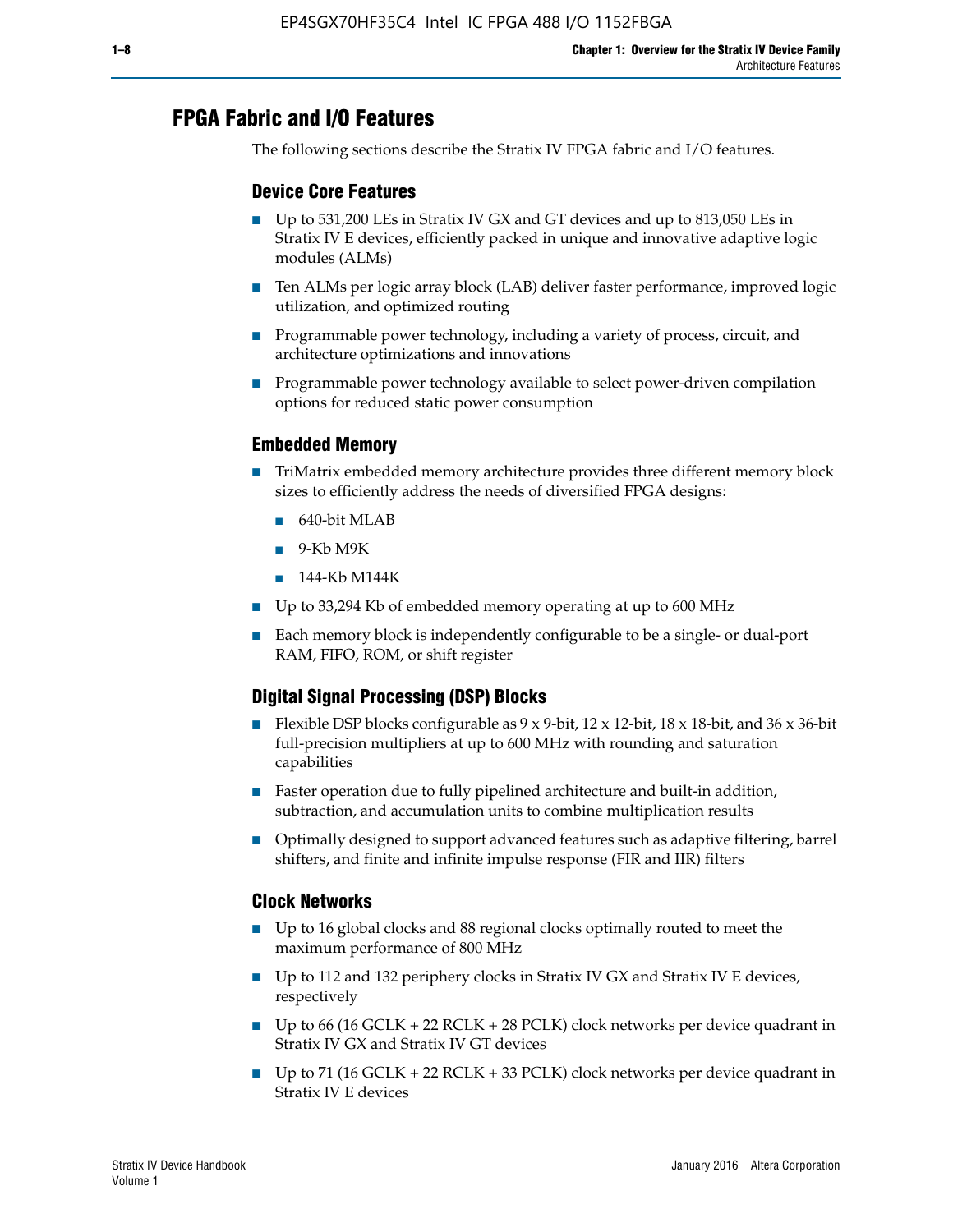## **PLLs**

- Three to 12 PLLs per device supporting spread-spectrum input tracking, programmable bandwidth, clock switchover, dynamic reconfiguration, and delay compensation
- On-chip PLL power supply regulators to minimize noise coupling

### **I/O Features**

- Sixteen to 24 modular I/O banks per device with 24 to 48 I/Os per bank designed and packaged for optimal simultaneous switching noise (SSN) performance and migration capability
- Support for a wide range of industry I/O standards, including single-ended (LVTTL/CMOS/PCI/PCIX), differential (LVDS/mini-LVDS/RSDS), voltage-referenced single-ended and differential (SSTL/HSTL Class I/II) I/O standards
- **O**n-chip series  $(R_S)$  and on-chip parallel  $(R_T)$  termination with auto-calibration for single-ended I/Os and on-chip differential  $(R_D)$  termination for differential I/Os
- Programmable output drive strength, slew rate control, bus hold, and weak pull-up capability for single-ended I/Os
- User I/O:GND: $V_{CC}$  ratio of 8:1:1 to reduce loop inductance in the package—PCB interface
- **■** Programmable transmitter differential output voltage ( $V_{OD}$ ) and pre-emphasis for high-speed LVDS I/O

#### **High-Speed Differential I/O with DPA and Soft-CDR**

- Dedicated circuitry on the left and right sides of the device to support differential links at data rates from 150 Mbps to 1.6 Gbps
- Up to 98 differential SERDES in Stratix IV GX devices, up to 132 differential SERDES in Stratix IV E devices, and up to 47 differential SERDES in Stratix IV GT devices
- DPA circuitry at the receiver automatically compensates for channel-to-channel and channel-to-clock skew in source synchronous interfaces
- Soft-CDR circuitry at the receiver allows implementation of asynchronous serial interfaces with embedded clocks at up to 1.6 Gbps data rate (SGMII and GbE)

#### **External Memory Interfaces**

- Support for existing and emerging memory interface standards such as DDR SDRAM, DDR2 SDRAM, DDR3 SDRAM, QDRII SRAM, QDRII+ SRAM, and RLDRAM II
- DDR3 up to 1,067 Mbps/533 MHz
- Programmable DQ group widths of 4 to 36 bits (includes parity bits)
- Dynamic OCT, trace mismatch compensation, read-write leveling, and half-rate register capabilities provide a robust external memory interface solution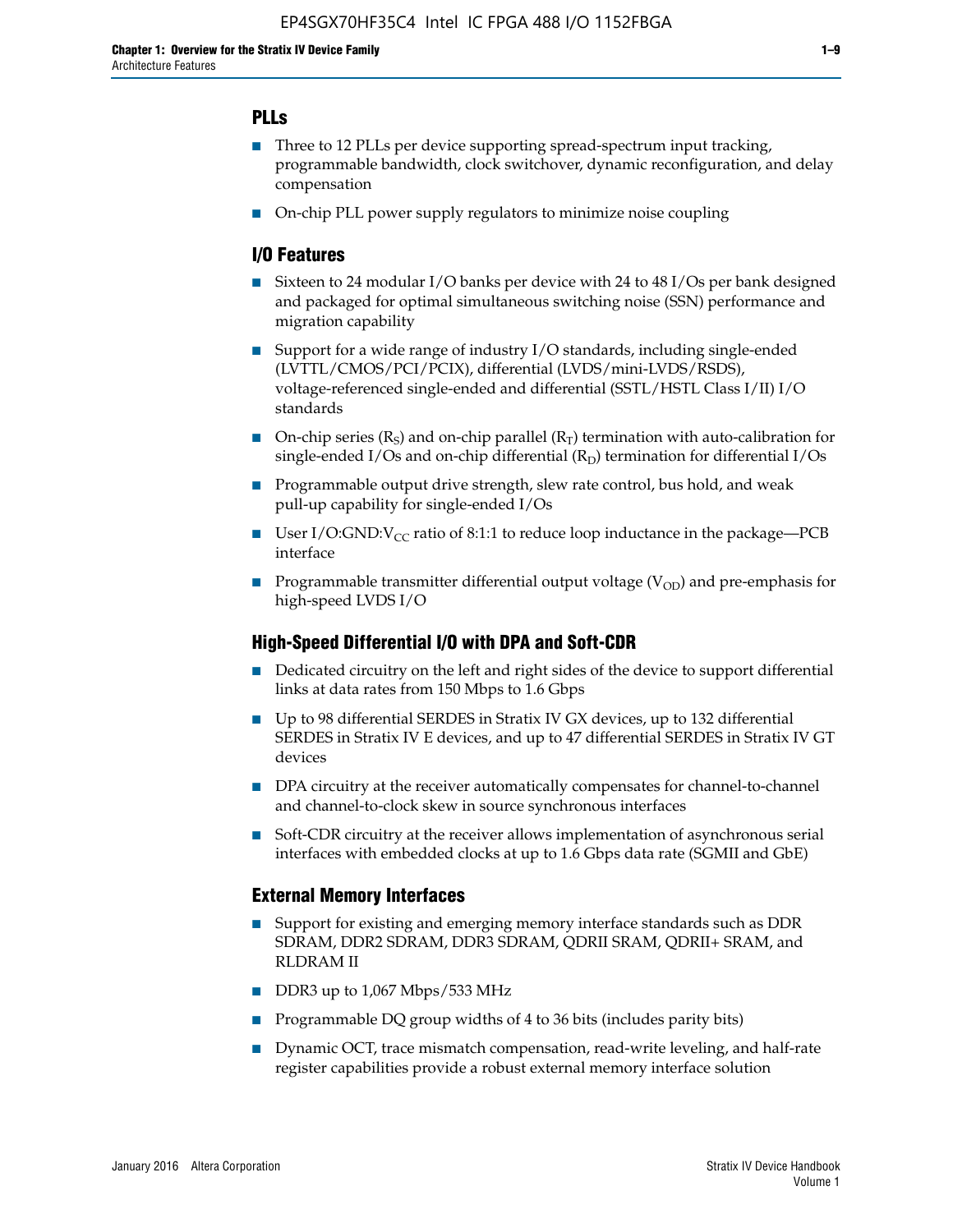## **System Integration**

- All Stratix IV devices support hot socketing
- Four configuration modes:
	- Passive Serial (PS)
	- Fast Passive Parallel (FPP)
	- Fast Active Serial (FAS)
	- JTAG configuration
- Ability to perform remote system upgrades
- 256-bit advanced encryption standard (AES) encryption of configuration bits protects your design against copying, reverse engineering, and tampering
- Built-in soft error detection for configuration RAM cells
- For more information about how to connect the PLL, external memory interfaces,  $I/O$ , high-speed differential I/O, power, and the JTAG pins to PCB, refer to the *[Stratix IV GX and Stratix IV E Device Family Pin Connection Guidelines](http://www.altera.com/literature/dp/stratix4/PCG-01005.pdf)* and the *[Stratix IV GT Device Family Pin Connection Guidelines](http://www.altera.com/literature/dp/stratix4/PCG-01006.pdf)*.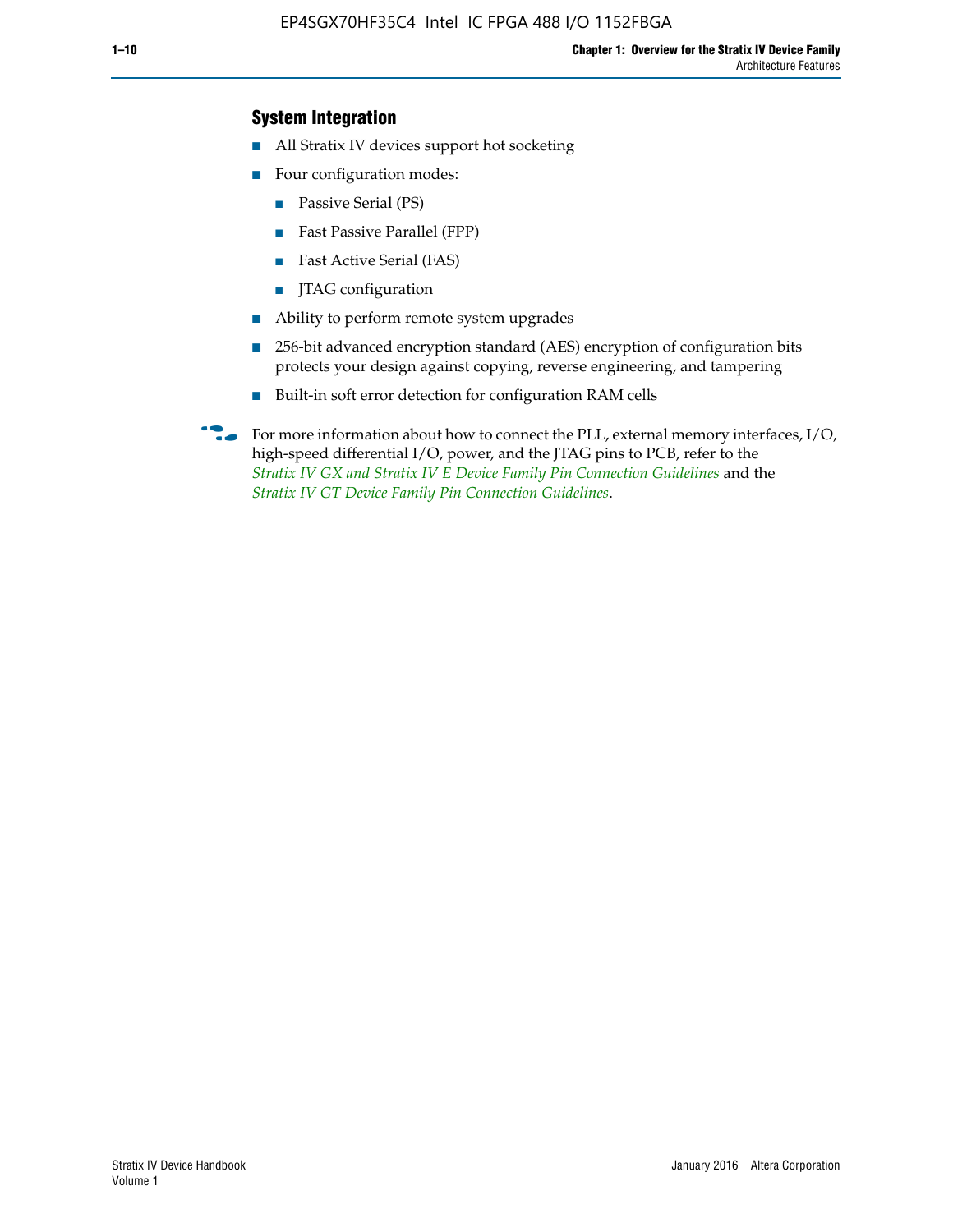#### Table 1–1 lists the Stratix IV GX device features.

## **Table 1–1. Stratix IV GX Device Features (Part 1 of 2)**

| <b>Feature</b>                                                 | EP4SGX70                 |                          |                                   | <b>EP4SGX110</b>  |                                 |                   | <b>EP4SGX180</b>                 |                |       |                          | <b>EP4SGX230</b>         |                |                |                                  |                 | <b>EP4SGX290</b> |       |       |       |                                   |                               |                | <b>EP4SGX360</b> |       |       |         | <b>EP4SGX530</b> |
|----------------------------------------------------------------|--------------------------|--------------------------|-----------------------------------|-------------------|---------------------------------|-------------------|----------------------------------|----------------|-------|--------------------------|--------------------------|----------------|----------------|----------------------------------|-----------------|------------------|-------|-------|-------|-----------------------------------|-------------------------------|----------------|------------------|-------|-------|---------|------------------|
| <b>Package</b><br><b>Option</b>                                | F780                     | F1152                    | F780                              | F1152             |                                 | F780              | F1152                            |                | F1517 | F780                     | F1152                    |                | F1517          | F780                             | F1152           |                  | F1517 | F1760 | F1932 | F780                              | F1152                         |                | F1517            | F1760 | F1932 | F1760   | F1932            |
| <b>ALMs</b>                                                    | 29,040                   |                          |                                   | 42,240            |                                 |                   | 70,300                           |                |       |                          | 91,200                   |                |                |                                  |                 | 116,480          |       |       |       |                                   |                               |                | 141,440          |       |       | 212,480 |                  |
| LEs                                                            | 72,600                   |                          |                                   | 105,600           |                                 |                   | 175,750                          |                |       |                          | 228,000                  |                |                |                                  |                 | 291,200          |       |       |       |                                   |                               |                | 353,600          |       |       | 531,200 |                  |
| 0.6 Gbps-<br>8.5 Gbps<br>Transceivers<br>$(PMA + PCs)$<br>(1)  | $\overline{\phantom{0}}$ | 16                       | $\overbrace{\phantom{123221111}}$ | $\hspace{0.05cm}$ | 16                              | $\hspace{0.05cm}$ | $\hspace{0.1mm}-\hspace{0.1mm}$  | 16             | 24    |                          | $\overline{\phantom{m}}$ | 16             | 24             | $\hspace{0.1mm}-\hspace{0.1mm}$  | $\qquad \qquad$ | 16               | 24    | 24    | 32    | $\hspace{0.1mm}-\hspace{0.1mm}$   | $\overbrace{\phantom{aaaaa}}$ | 16             | 24               | 24    | 32    | 24      | 32               |
| 0.6 Gbps-<br>6.5 Gbps<br>Transceivers<br>$(PMA + PCs)$<br>(1)  | 8                        | $\overline{\phantom{0}}$ | 8                                 | 16                | $\hspace{0.1mm}-\hspace{0.1mm}$ | 8                 | 16                               | —              | —     | 8                        | 16                       | —              |                | 16                               | 16              |                  |       |       | --    | 16                                | 16                            | —              |                  | --    |       |         |                  |
| PMA-only<br>CMU<br>Channels<br>$(0.6$ Gbps-<br>6.5 Gbps)       |                          | 8                        |                                   | __                | 8                               |                   | $\overbrace{\phantom{12322111}}$ | 8              | 12    | $\overline{\phantom{m}}$ |                          | 8              | 12             | $\hspace{0.1mm}-\hspace{0.1mm}$  |                 | 8                | 12    | 12    | 16    | $\hspace{0.05cm}$                 |                               | 8              | 12               | 12    | 16    | 12      | 16               |
| <b>PCI Express</b><br>hard IP<br><b>Blocks</b>                 | 1                        | $\overline{2}$           | $\overline{1}$                    | $\overline{2}$    |                                 | $\overline{1}$    |                                  | $\overline{2}$ |       | $\mathbf{1}$             |                          | $\overline{c}$ |                |                                  |                 | $\overline{2}$   |       |       | 4     |                                   |                               | $\overline{2}$ |                  |       | 4     | 4       |                  |
| High-Speed<br><b>LVDS</b><br>SERDES (up<br>to 1.6 Gbps)<br>(4) | 28                       | 56                       | 28                                | 28                | 56                              | 28                | 44                               |                | 88    | 28                       | 44                       |                | 88             | $\overbrace{\phantom{12322111}}$ | 44              |                  | 88    | 88    | 98    | $\overbrace{\phantom{12322111}}$  | 44                            |                | 88               | 88    | 98    | 88      | 98               |
| SPI-4.2 Links                                                  | $\mathbf{1}$             |                          |                                   | 1                 |                                 | 1                 | $\overline{c}$                   |                | 4     | 1                        | $\overline{2}$           |                | $\overline{4}$ | —                                | $\overline{c}$  |                  |       | 4     |       | $\overbrace{\phantom{123221111}}$ | $\overline{2}$                |                |                  | 4     |       |         | 4                |

Architecture Features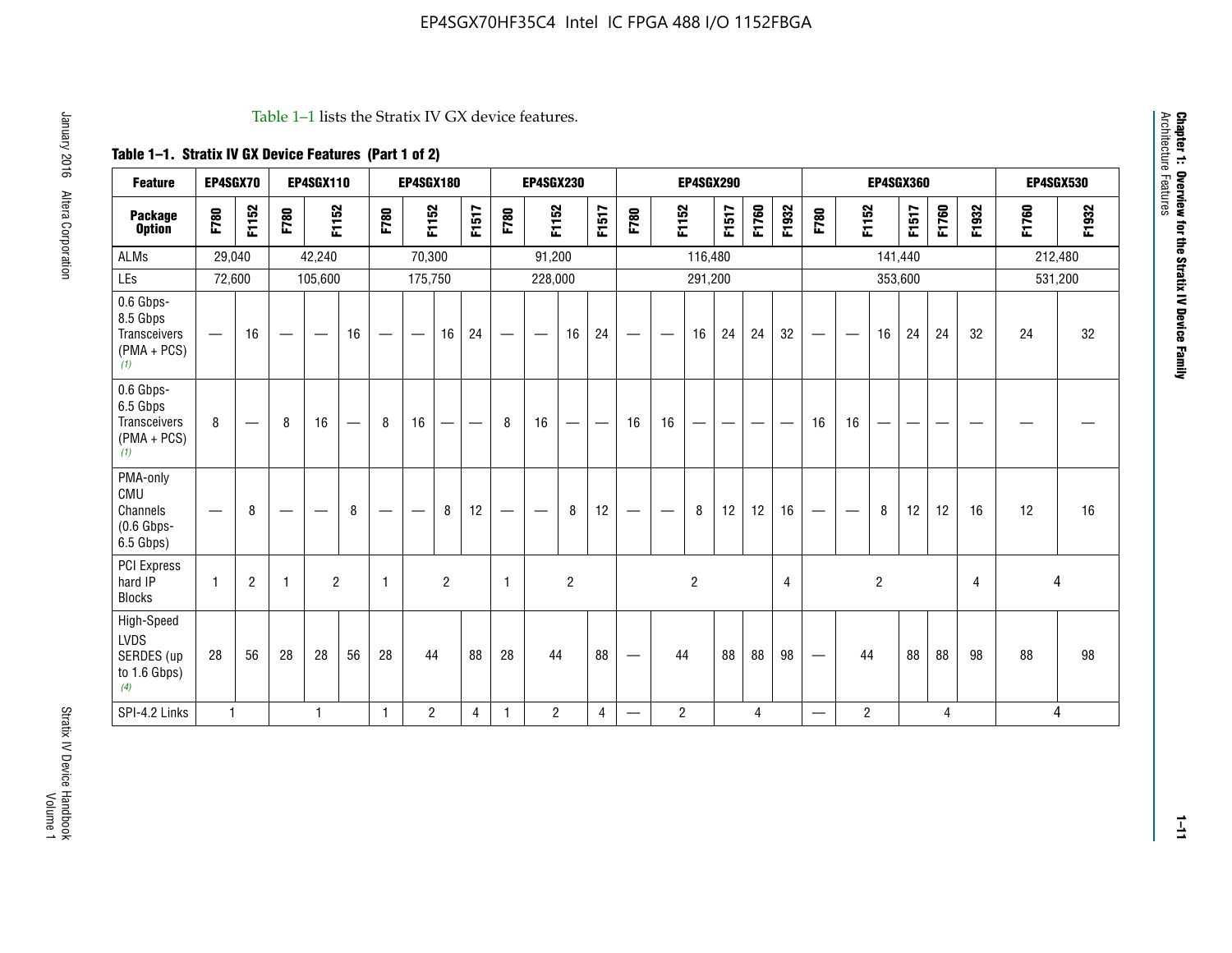**Table 1–1. Stratix IV GX Device Features (Part 2 of 2)**

| <b>Feature</b>                                       | EP4SGX70                |                        |                             | <b>EP4SGX110</b>            |                      |                             | <b>EP4SGX180</b>          |                      |                        |                             | <b>EP4SGX230</b>            |                      |                        |                             |                             | <b>EP4SGX290</b>       |                      |                        |                      |                             |                             |                        | <b>EP4SGX360</b>       |                        |                        | <b>EP4SGX530</b>  |                   |
|------------------------------------------------------|-------------------------|------------------------|-----------------------------|-----------------------------|----------------------|-----------------------------|---------------------------|----------------------|------------------------|-----------------------------|-----------------------------|----------------------|------------------------|-----------------------------|-----------------------------|------------------------|----------------------|------------------------|----------------------|-----------------------------|-----------------------------|------------------------|------------------------|------------------------|------------------------|-------------------|-------------------|
| <b>Package</b><br><b>Option</b>                      | F780                    | F1152                  | F780                        | F1152                       |                      | F780                        | F1152                     |                      | F1517                  | F780                        | F1152                       |                      | F1517                  | F780                        | F1152                       |                        | F1517                | F1760                  | F1932                | F780                        | F1152                       |                        | F1517                  | F1760                  | F1932                  | F1760             | F1932             |
| M9K Blocks<br>(256x)<br>36 bits)                     | 462                     |                        |                             | 660                         |                      |                             | 950                       |                      |                        |                             | 1,235                       |                      |                        |                             |                             | 936                    |                      |                        |                      |                             |                             | 1,248                  |                        |                        |                        | 1,280             |                   |
| M144K<br>Blocks<br>(2048 x<br>72 bits)               | 16                      |                        |                             | 16                          |                      |                             | 20                        |                      |                        |                             | 22                          |                      |                        |                             |                             | 36                     |                      |                        |                      |                             |                             | 48                     |                        |                        |                        | 64                |                   |
| <b>Total Memory</b><br>(MLAB+M9K<br>+M144K) Kb       | 7,370                   |                        |                             | 9,564                       |                      |                             | 13,627                    |                      |                        |                             | 17,133                      |                      |                        |                             |                             | 17,248                 |                      |                        |                      |                             |                             | 22,564                 |                        |                        |                        | 27,376            |                   |
| Embedded<br><b>Multipliers</b><br>$18 \times 18$ (2) | 384                     |                        |                             | 512                         |                      |                             | 920                       |                      |                        |                             | 1,288                       |                      |                        |                             |                             | 832                    |                      |                        |                      |                             |                             | 1,040                  |                        |                        | 1,02<br>4              | 1,024             |                   |
| PLLs                                                 | 3                       | 4                      | 3                           | 4                           |                      | 3                           | 6                         |                      | 8                      | 3                           | 6                           |                      | 8                      | $\overline{4}$              | 6                           |                        | 8                    | 12                     | 12                   | 4                           | 6                           |                        | 8                      | 12                     | 12                     | 12                | 12                |
| User I/Os $(3)$                                      | 372                     | 488                    | 372                         | 372                         | 48<br>8              | 372                         | 56<br>4                   | 56<br>4              | 74<br>4                | 372                         | 564                         | 56<br>4              | 74<br>$\overline{4}$   | 289                         | 564                         | 56<br>4                | 74<br>4              | 88<br>0                | 92<br>$\mathbf{0}$   | 289                         | 564                         | 56<br>4                | 74<br>4                | 88<br>0                | 920                    | 880               | 920               |
| Speed Grade<br>(fastest to<br>slowest) (5)           | $-2x,$<br>$-3,$<br>$-4$ | $-2,$<br>$-3,$<br>$-4$ | $-2\times$<br>$-3,$<br>$-4$ | $-2\times$<br>$-3,$<br>$-4$ | $-2,$<br>-3,<br>$-4$ | $-2\times$<br>$-3,$<br>$-4$ | $-2$<br>×,<br>$-3,$<br>-4 | $-2$<br>$-3$<br>$-4$ | $-2,$<br>$-3,$<br>$-4$ | $-2\times$<br>$-3,$<br>$-4$ | $-2\times$<br>$-3,$<br>$-4$ | $-2,$<br>-3,<br>$-4$ | $-2,$<br>$-3,$<br>$-4$ | $-2\times$<br>$-3,$<br>$-4$ | $-2\times$<br>$-3,$<br>$-4$ | $-2,$<br>$-3,$<br>$-4$ | $-2,$<br>-3,<br>$-4$ | $-2,$<br>$-3,$<br>$-4$ | $-2,$<br>-3,<br>$-4$ | $-2\times$<br>$-3,$<br>$-4$ | $-2\times$<br>$-3,$<br>$-4$ | $-2,$<br>$-3,$<br>$-4$ | $-2,$<br>$-3,$<br>$-4$ | $-2,$<br>$-3,$<br>$-4$ | $-2,$<br>$-3,$<br>$-4$ | $-2, -3,$<br>$-4$ | $-2, -3,$<br>$-4$ |

#### **Notes to Table 1–1:**

(1) The total number of transceivers is divided equally between the left and right side of each device, except for the devices in the F780 package. These devices have eight transceiver channels located only on the right side of the device.

- (2) Four multiplier adder mode.
- (3) The user I/Os count from pin-out files includes all general purpose I/O, dedicated clock pins, and dual purpose configuration pins. Transceiver pins and dedicated configuration pins are not included in the pin count.
- (4) Total pairs of high-speed LVDS SERDES take the lowest channel count of  $R_X/T_X$ .
- (5) The difference between the Stratix IV GX devices in the –2 and –2x speed grades is the number of available transceiver channels. The –2 device allows you to use the transceiver CMU blocks as transceiver channels. The –2x device does NOT allow you to use the CMU blocks as transceiver channels. In addition to the reduction of available transceiver channels in the Stratix IV GX –2x device, the data rates in the –2x device are limited to 6.5 Gbps.

January 2016 Altera Corporation

Altera Corporation

January 2016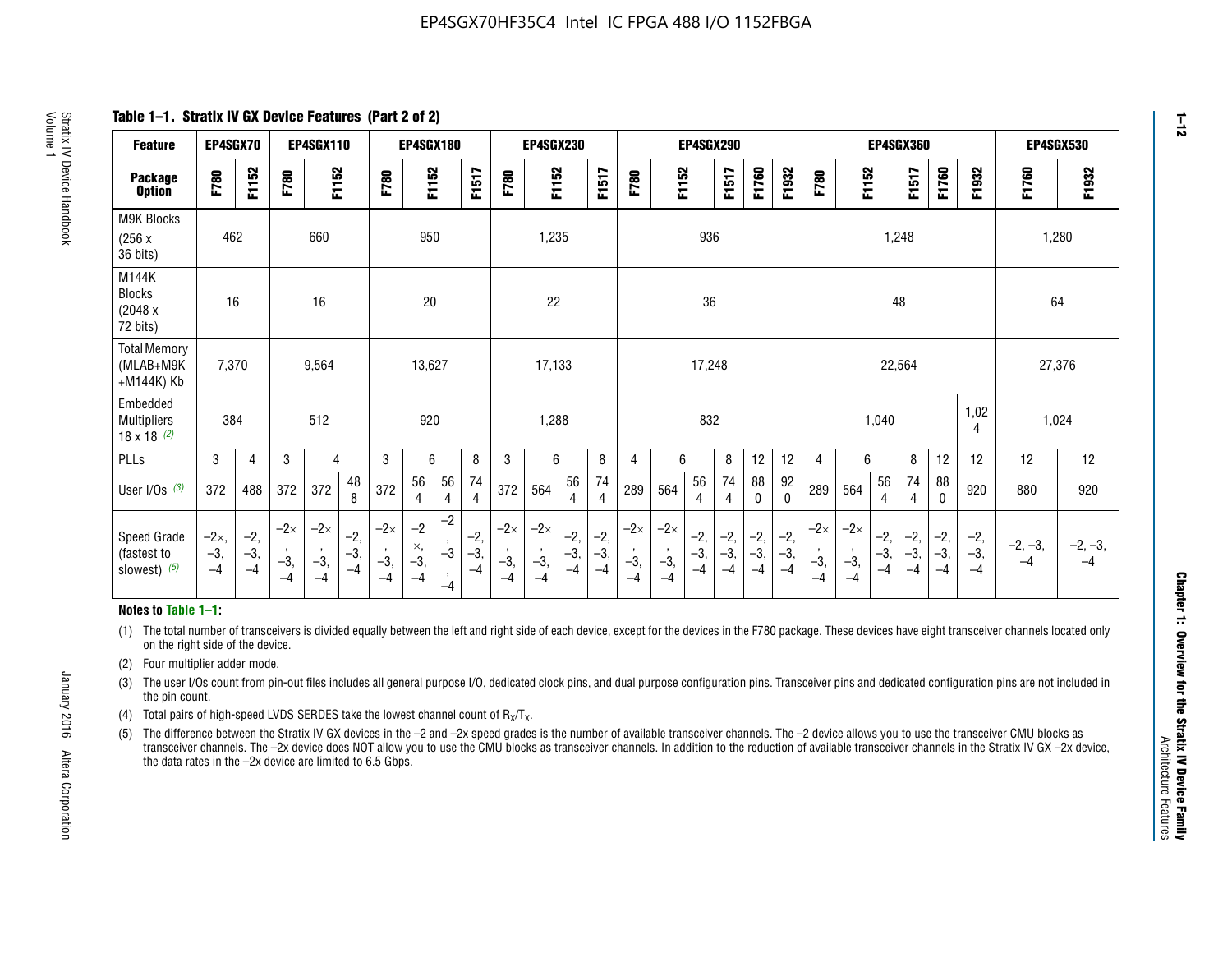Table 1–2 lists the Stratix IV GX device package options.

#### **Table 1–2. Stratix IV GX Device Package Options** *(1)***,** *(2)*

| <b>Device</b> |                  | <b>F780</b><br>(29 mm x 29 mm) $(6)$ | F1152<br>$(35 \, \text{mm} \times 35 \, \text{mm})$<br>(6) |             | <b>F1152</b><br>$(35 \text{ mm} \times 35 \text{ mm})$ $(5)$ , $(7)$ | F1517<br>(40 mm x 40 mm)<br>$(5)$ $(7)$ | <b>F1760</b><br>$(42.5 \text{ mm} \times 42.5 \text{ mm})$<br>Ø | F1932<br>$(45 \, \text{mm} \times 45 \, \text{mm})$<br>(7) |
|---------------|------------------|--------------------------------------|------------------------------------------------------------|-------------|----------------------------------------------------------------------|-----------------------------------------|-----------------------------------------------------------------|------------------------------------------------------------|
| EP4SGX70      | <b>DF29</b>      |                                      |                                                            | <b>HF35</b> |                                                                      |                                         |                                                                 |                                                            |
| EP4SGX110     | <b>DF29</b>      |                                      | FF35                                                       | <b>HF35</b> |                                                                      |                                         |                                                                 |                                                            |
| EP4SGX180     | DF <sub>29</sub> |                                      | FF35                                                       |             | <b>HF35</b>                                                          | KF40                                    |                                                                 |                                                            |
| EP4SGX230     | DF <sub>29</sub> |                                      | FF35                                                       |             | <b>HF35</b>                                                          | KF40                                    |                                                                 |                                                            |
| EP4SGX290     |                  | FH29 $(3)$                           | FF35                                                       |             | <b>HF35</b>                                                          | KF40                                    | KF43                                                            | <b>NF45</b>                                                |
| EP4SGX360     |                  | FH29 (3)                             | FF35                                                       |             | <b>HF35</b>                                                          | KF40                                    | KF43                                                            | <b>NF45</b>                                                |
| EP4SGX530     |                  |                                      |                                                            |             | HH35 (4)                                                             | KH40 (4)                                | KF43                                                            | <b>NF45</b>                                                |

#### **Notes to Table 1–2:**

(1) Device packages in the same column and marked under the same arrow sign have vertical migration capability.

(2) Use the Pin Migration Viewer in the Pin Planner to verify the pin migration compatibility when migrating devices. For more information, refer to *[I/O Management](http://www.altera.com/literature/hb/qts/qts_qii52013.pdf)* in the *Quartus II Handbook, Volume 2*.

(3) The 780-pin EP4SGX290 and EP4SGX360 devices are available only in 33 mm x 33 mm Hybrid flip chip package.

(4) The 1152-pin and 1517-pin EP4SGX530 devices are available only in 42.5 mm x 42.5 mm Hybrid flip chip packages.

(5) When migrating between hybrid and flip chip packages, there is an additional keep-out area. For more information, refer to the *[Package Information Datasheet for Altera Devices](http://www.altera.com/literature/ds/dspkg.pdf)*.

(6) Devices listed in this column are available in –2x, –3, and –4 speed grades. These devices do not have on-package decoupling capacitors.

(7) Devices listed in this column are available in –2, –3, and –4 speed grades. These devices have on-package decoupling capacitors. For more information about on-package decoupling capacitor value in each device, refer to Table 1–3.

 $\mathbb{L}$ s On-package decoupling reduces the need for on-board or PCB decoupling capacitors by satisfying the transient current requirements at higher frequencies. The *[Power Delivery Network](http://www.altera.com/literature/ug/pdn_tool_stxiv.zip)* design tool for Stratix IV devices accounts for the on-package decoupling and reflects the reduced requirements for PCB decoupling capacitors.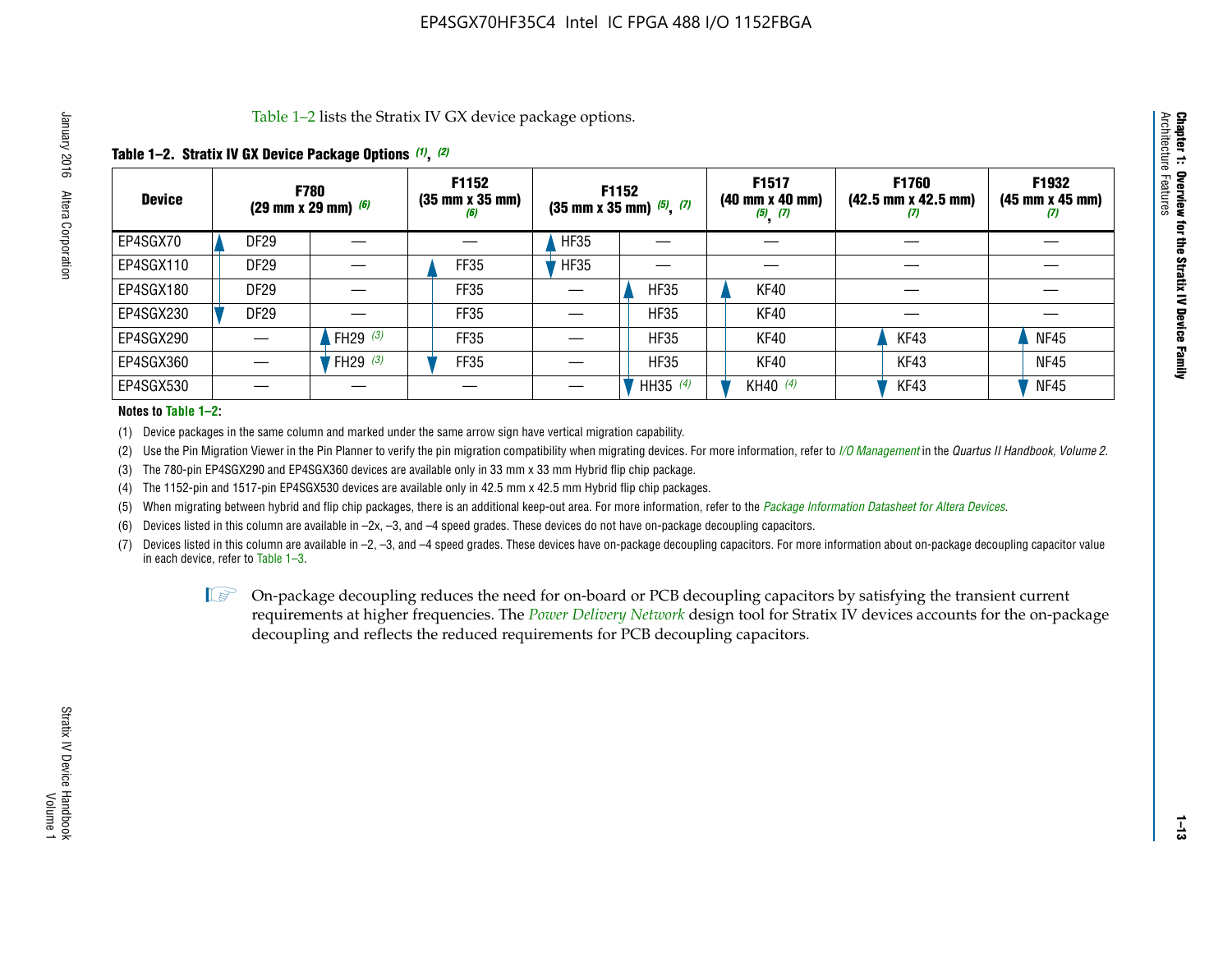|  |  | Table 1-3. Stratix IV GX Device On-Package Decoupling Information (1) |  |  |
|--|--|-----------------------------------------------------------------------|--|--|
|--|--|-----------------------------------------------------------------------|--|--|

| <b>Ordering Information</b> |                            | <b>V<sub>cc</sub></b>               | V <sub>ccio</sub>    | V <sub>CCL GXB</sub>         | V <sub>CCA_L/R</sub> | V <sub>CCT</sub> and V <sub>CCR</sub> (Shared)   |
|-----------------------------|----------------------------|-------------------------------------|----------------------|------------------------------|----------------------|--------------------------------------------------|
| EP4SGX70                    | <b>HF35</b>                | $2\times1$ uF + $2\times470$ nF     | 10nF per bank $(2)$  | 100nF per transceiver block  | 100 <sub>n</sub> F   | $1 \times 470$ nF + $1 \times 47$ nF per side    |
| EP4SGX110                   | <b>HF35</b>                | $2\times1$ uF + $2\times470$ nF     | 10nF per bank $(2)$  | 100nF per transceiver block  | 100 <sub>n</sub> F   | $1\times470$ nF + $1\times47$ nF per side        |
| EP4SGX180                   | <b>HF35</b><br>KF40        | $2\times1$ uF + $2\times470$ nF     | 10nF per bank $(2)$  | 100nF per transceiver block  | 100 <sub>nF</sub>    | $1 \times 470$ nF + $1 \times 47$ nF per side    |
| EP4SGX230                   | <b>HF35</b><br>KF40        | $2 \times 1$ uF + $2 \times 470$ nF | 10 nF per bank $(2)$ | 100 nF per transceiver block | 100 nF               | $1 \times 470$ nF + $1 \times 47$ nF<br>per side |
|                             | <b>HF35</b><br><b>KF40</b> |                                     |                      |                              |                      | $1 \times 470$ nF + $1 \times 47$ nF             |
| EP4SGX290                   | KF43<br><b>NF45</b>        | $4 \times 1$ uF + $4 \times 470$ nF | 10 nF per bank $(2)$ | 100 nF per transceiver block | 100nF                | per side                                         |
|                             | <b>HF35</b><br>KF40        |                                     |                      |                              |                      | $1 \times 470$ nF + $1 \times 47$ nF             |
| EP4SGX360                   | KF43<br><b>NF45</b>        | $4 \times 1$ uF + $4 \times 470$ nF | 10 nF per bank $(2)$ | 100 nF per transceiver block | 100 nF               | per side                                         |
|                             | <b>HH35</b>                |                                     |                      |                              |                      |                                                  |
| EP4SGX530                   | <b>KH40</b><br>KF43        | $4 \times 1$ uF + $4 \times 470$ nF | 10 nF per bank $(2)$ | 100 nF per transceiver block | 100 nF               | $1 \times 470$ nF + $1 \times 47$ nF<br>per side |
|                             | <b>NF45</b>                |                                     |                      |                              |                      |                                                  |

**Notes to Table 1–3:**

(1) Table 1-3 refers to production devices on-package decoupling. For more information about decoupling design of engineering sample (ES) devices, contact [Altera Technical Support](http://mysupport.altera.com/eservice/login.asp).

(2) For I/O banks  $3(*)$ ,  $4(*)$ ,  $7(*)$ , and  $8(*)$  only. There is no OPD for I/O bank  $1(*)$ ,  $2(*)$ ,  $5(*)$ , and  $6(*)$ .

**1–14**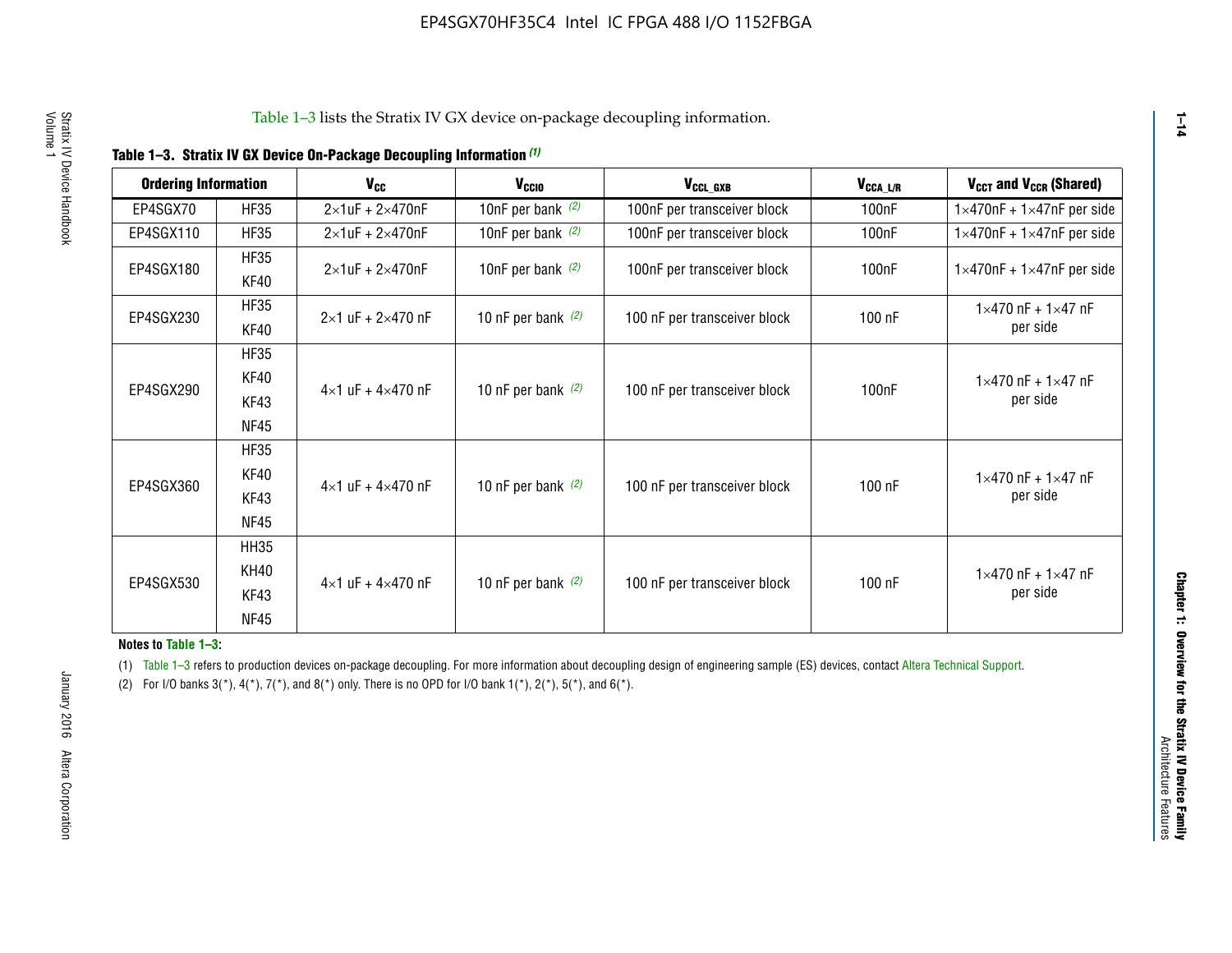#### Table 1–4 lists the Stratix IV E device features.

#### **Table 1–4. Stratix IV E Device Features**

| <b>Feature</b>                                      | <b>EP4SE230</b> |                | <b>EP4SE360</b>                          |              | <b>EP4SE530</b> |              | <b>EP4SE820</b> |          |            |  |
|-----------------------------------------------------|-----------------|----------------|------------------------------------------|--------------|-----------------|--------------|-----------------|----------|------------|--|
| Package Pin Count                                   | 780             | 780            | 1152                                     | 1152         | 1517            | 1760         | 1152            | 1517     | 1760       |  |
| ALMs                                                | 91,200          |                | 141,440                                  |              | 212,480         |              |                 | 325,220  |            |  |
| LEs                                                 | 228,000         |                | 353,600                                  |              | 531,200         |              |                 | 813,050  |            |  |
| High-Speed LVDS<br>SERDES (up to<br>1.6 Gbps) $(1)$ | 56              | 56             | 88                                       | 88           | 112             | 112          | 88              | 112      | 132        |  |
| SPI-4.2 Links                                       | 3               | 3              | 4                                        | 4            |                 | 6            | 4               | 6        | 6          |  |
| <b>M9K Blocks</b><br>(256 x 36 bits)                | 1,235           | 1,248<br>1,280 |                                          |              |                 | 1610         |                 |          |            |  |
| M144K Blocks<br>(2048 x 72 bits)                    | 22              |                | 48                                       | 64<br>60     |                 |              |                 |          |            |  |
| <b>Total Memory</b><br>$(MLAB+M9K+$<br>M144K) Kb    | 17,133          |                | 22,564                                   |              | 27,376          |              |                 | 33,294   |            |  |
| <b>Embedded Multipliers</b><br>$(18 \times 18)$ (2) | 1,288           |                | 1,040                                    |              | 1,024           |              |                 | 960      |            |  |
| PLLs                                                | 4               | 4              | 8                                        | 8            | 12              | 12           | 8               | 12       | 12         |  |
| User I/Os $(3)$                                     | 488             | 488            | 744                                      | 744          | 976             | 976          | 744(4)          | 976 (4)  | 1120 $(4)$ |  |
| Speed Grade<br>(fastest to slowest)                 |                 |                | $-2, -3, -4$ $ -2, -3, -4$ $ -2, -3, -4$ | $-2, -3, -4$ | $-2, -3, -4$    | $-2, -3, -4$ | $-3, -4$        | $-3, -4$ | $-3, -4$   |  |

#### **Notes to Table 1–4:**

(1) The user I/O count from the pin-out files include all general purpose I/Os, dedicated clock pins, and dual purpose configuration pins. Transceiver pins and dedicated configuration pins are not included in the pin count.

(2) Four multiplier adder mode.

(3) Total pairs of high-speed LVDS SERDES take the lowest channel count of  $R_X/T_X$ .

(4) This data is preliminary.

**Chapter 1: Overview for the Stratix IV Device Family**

**Chapter 1: Overview for the Stratix IV Device Family**<br>Architecture Faatures

Architecture Features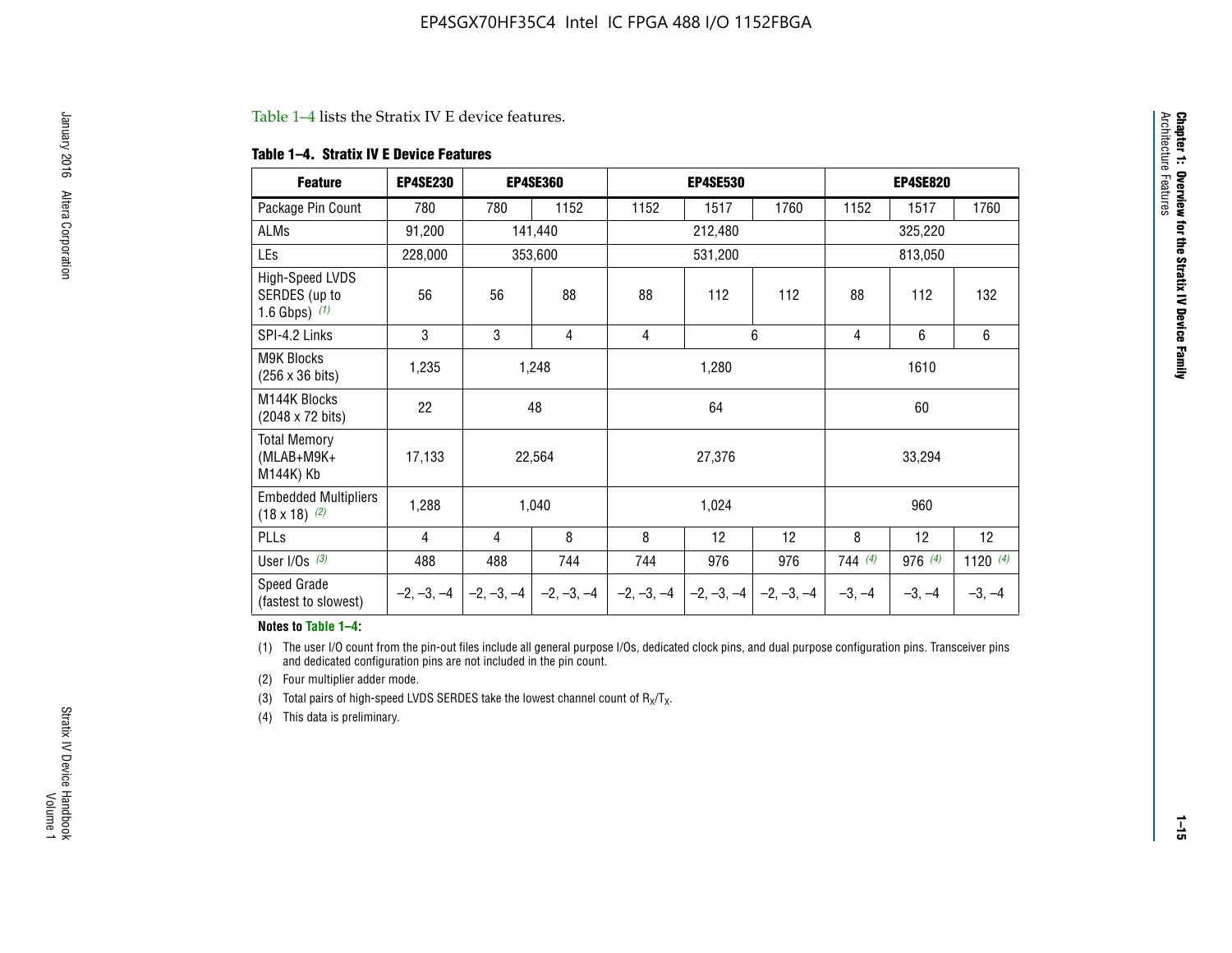Table 1–5 summarizes the Stratix IV E device package options.

| <b>Device</b> | <b>F780</b><br>$(29 \text{ mm} \times 29 \text{ mm})$ $(5)$ , $(6)$ | F1152<br>$(35 \text{ mm} \times 35 \text{ mm})$ $(5)$ , $(7)$ | F <sub>1517</sub><br>$(40 \text{ mm} \times 40 \text{ mm})$ (7) | <b>F1760</b><br>$(42.5$ mm x 42.5 mm) $(7)$ |
|---------------|---------------------------------------------------------------------|---------------------------------------------------------------|-----------------------------------------------------------------|---------------------------------------------|
| EP4SE230      | F29                                                                 |                                                               |                                                                 |                                             |
| EP4SE360      | H <sub>29</sub> $(3)$                                               | F35                                                           |                                                                 |                                             |
| EP4SE530      |                                                                     | H35 $(4)$                                                     | H40 $(4)$                                                       | F43                                         |
| EP4SE820      |                                                                     | H35 $(4)$                                                     | H40 $(4)$                                                       | F43                                         |

**Table 1–5. Stratix IV E Device Package Options** *(1)***,** *(2)*

#### **Notes to Table 1–5:**

(1) Device packages in the same column and marked under the same arrow sign have vertical migration capability.

(2) Use the Pin Migration Viewer in the Pin Planner to verify the pin migration compatibility when migrating devices. For more information, refer to *[I/O Management](http://www.altera.com/literature/hb/qts/qts_qii52013.pdf)* in the *Quartus II Handbook, Volume 2*.

(3) The 780-pin EP4SE360 device is available only in the 33 mm x 33 mm Hybrid flip chip package.

(4) The 1152-pin and 1517-pin for EP4SE530 and EP4SE820 devices are available only in the 42.5 mm x 42.5 mm Hybrid flip chip package.

(5) When migrating between hybrid and flip chip packages, there is an additional keep-out area. For more information, refer to the *[Package](http://www.altera.com/literature/ds/dspkg.pdf)  [Information Datasheet for Altera Devices](http://www.altera.com/literature/ds/dspkg.pdf)*.

(6) Devices listed in this column do not have on-package decoupling capacitors.

(7) Devices listed in this column have on-package decoupling capacitors. For more information about on-package decoupling capacitor value for each device, refer to Table 1–6.

Table 1–6 lists the Stratix IV E on-package decoupling information.

| Table 1–6. Stratix IV E Device On-Package Decoupling Information (1) |  |  |  |  |  |
|----------------------------------------------------------------------|--|--|--|--|--|
|----------------------------------------------------------------------|--|--|--|--|--|

|          | <b>Ordering Information</b> | <b>V<sub>cc</sub></b>               | <b>V<sub>CCIO</sub></b> |
|----------|-----------------------------|-------------------------------------|-------------------------|
| EP4SE360 | F35                         | $4 \times 1$ uF + $4 \times 470$ nF | 10 nF per bank          |
|          | H <sub>35</sub>             |                                     |                         |
| EP4SE530 | H40                         | $4 \times 1$ uF + $4 \times 470$ nF | 10 nF per bank          |
|          | F43                         |                                     |                         |
|          | H <sub>35</sub>             |                                     |                         |
| EP4SE820 | H40                         | $4 \times 1$ uF + $4 \times 470$ nF | 10 nF per bank          |
|          | F43                         |                                     |                         |

**Note to Table 1–6:**

(1) Table 1–6 refers to production devices on-package decoupling. For more information about decoupling design of engineering sample (ES) devices, contact [Altera Technical Support](http://mysupport.altera.com/eservice/login.asp).

Table 1–7 lists the Stratix IV GT device features.

| <b>Feature</b>                       | <b>EP4S40G2</b> | <b>EP4S40G5</b> | <b>EP4S100G2</b> | <b>EP4S100G3</b> | <b>EP4S100G4</b> | <b>EP4S100G5</b> |         |
|--------------------------------------|-----------------|-----------------|------------------|------------------|------------------|------------------|---------|
| Package Pin Count                    | 1517            | 1517            | 1517             | 1932             | 1932             | 1517             | 1932    |
| <b>ALMs</b>                          | 91,200          | 212,480         | 91,200           | 116,480          | 141,440          |                  | 212.480 |
| LEs                                  | 228,000         | 531,200         | 228,000          | 291,200          | 353,600          | 531,200          |         |
| <b>Total Transceiver</b><br>Channels | 36              | 36              | 36               | 48               | 48               | 36               | 48      |

**Table 1–7. Stratix IV GT Device Features (Part 1 of 2)**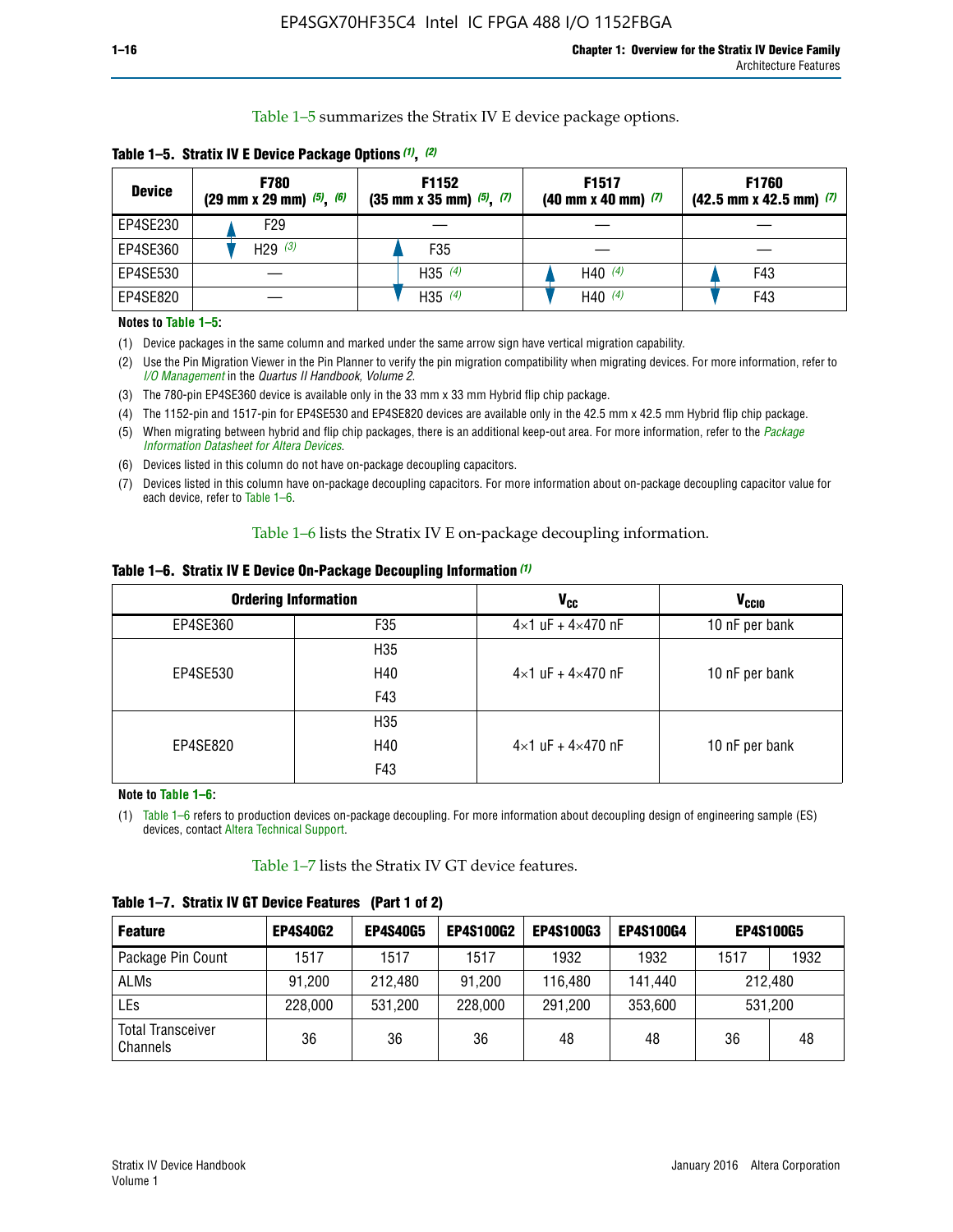|  | Table 1–7. Stratix IV GT Device Features (Part 2 of 2) |  |
|--|--------------------------------------------------------|--|
|--|--------------------------------------------------------|--|

| <b>Feature</b>                                                              | <b>EP4S40G2</b> | <b>EP4S40G5</b> | <b>EP4S100G2</b> | <b>EP4S100G3</b> | <b>EP4S100G4</b> |                           | <b>EP4S100G5</b> |
|-----------------------------------------------------------------------------|-----------------|-----------------|------------------|------------------|------------------|---------------------------|------------------|
| 10G Transceiver<br>Channels<br>(600 Mbps - 11.3 Gbps)<br>with $PMA + PCS$ ) | 12              | 12              | 24               | 24               | 24               | 24                        | 32               |
| 8G Transceiver<br>Channels<br>(600 Mbps - 8.5 Gbps<br>with PMA + PCS) $(1)$ | 12              | 12              | $\pmb{0}$        | 8                | 8                | $\mathbf 0$               | 0                |
| PMA-only CMU<br>Channels<br>(600 Mbps- 6.5 Gbps)                            | 12              | 12              | 12               | 16               | 16               | 12                        | 16               |
| PCIe hard IP Blocks                                                         | $\overline{2}$  | $\overline{2}$  | $\overline{2}$   | $\overline{4}$   | $\overline{4}$   | $\overline{2}$            | $\overline{4}$   |
| <b>High-Speed LVDS</b><br><b>SERDES</b><br>(up to 1.6 Gbps) $(2)$           | 46              | 46              | 46               | 47               | 47               | 46                        | 47               |
| SP1-4.2 Links                                                               | $\overline{2}$  | $\overline{2}$  | $\overline{2}$   | $\overline{2}$   | $\overline{2}$   | $\overline{2}$            | $2^{\circ}$      |
| <b>M9K Blocks</b><br>(256 x 36 bits)                                        | 1,235           | 1,280           | 1,235            | 936              | 1,248            |                           | 1,280            |
| M144K Blocks<br>(2048 x 72 bits)                                            | 22              | 64              | 22               | 36               | 48               |                           | 64               |
| Total Memory (MLAB +<br>M9K + M144K) Kb                                     | 17,133          | 27,376          | 17,133           | 17,248           | 22,564           |                           | 27,376           |
| <b>Embedded Multipliers</b><br>$18 \times 18^{(3)}$                         | 1,288           | 1,024           | 1,288            | 832              | 1,024            |                           | 1,024            |
| PLLs                                                                        | 8               | 8               | 8                | 12               | 12               | 8                         | 12               |
| User I/Os $(4)$ , $(5)$                                                     | 654             | 654             | 654              | 781              | 781              | 654                       | 781              |
| Speed Grade<br>(fastest to slowest)                                         | $-1, -2, -3$    | $-1, -2, -3$    | $-1, -2, -3$     | $-1, -2, -3$     | $-1, -2, -3$     | $-1, -2, -3$ $-1, -2, -3$ |                  |

**Notes to Table 1–7:**

(1) You can configure all 10G transceiver channels as 8G transceiver channels. For example, the EP4S40G2F40 device has twenty-four 8G transceiver channels and the EP4S100G5F45 device has thirty-two 8G transceiver channels.

(2) Total pairs of high-speed LVDS SERDES take the lowest channel count of  $R_X/T_X$ .

(3) Four multiplier adder mode.

(4) The user I/O count from the pin-out files include all general purpose I/Os, dedicated clock pins, and dual purpose configuration pins. Transceiver pins and dedicated configuration pins are not included in the pin count.

(5) This data is preliminary.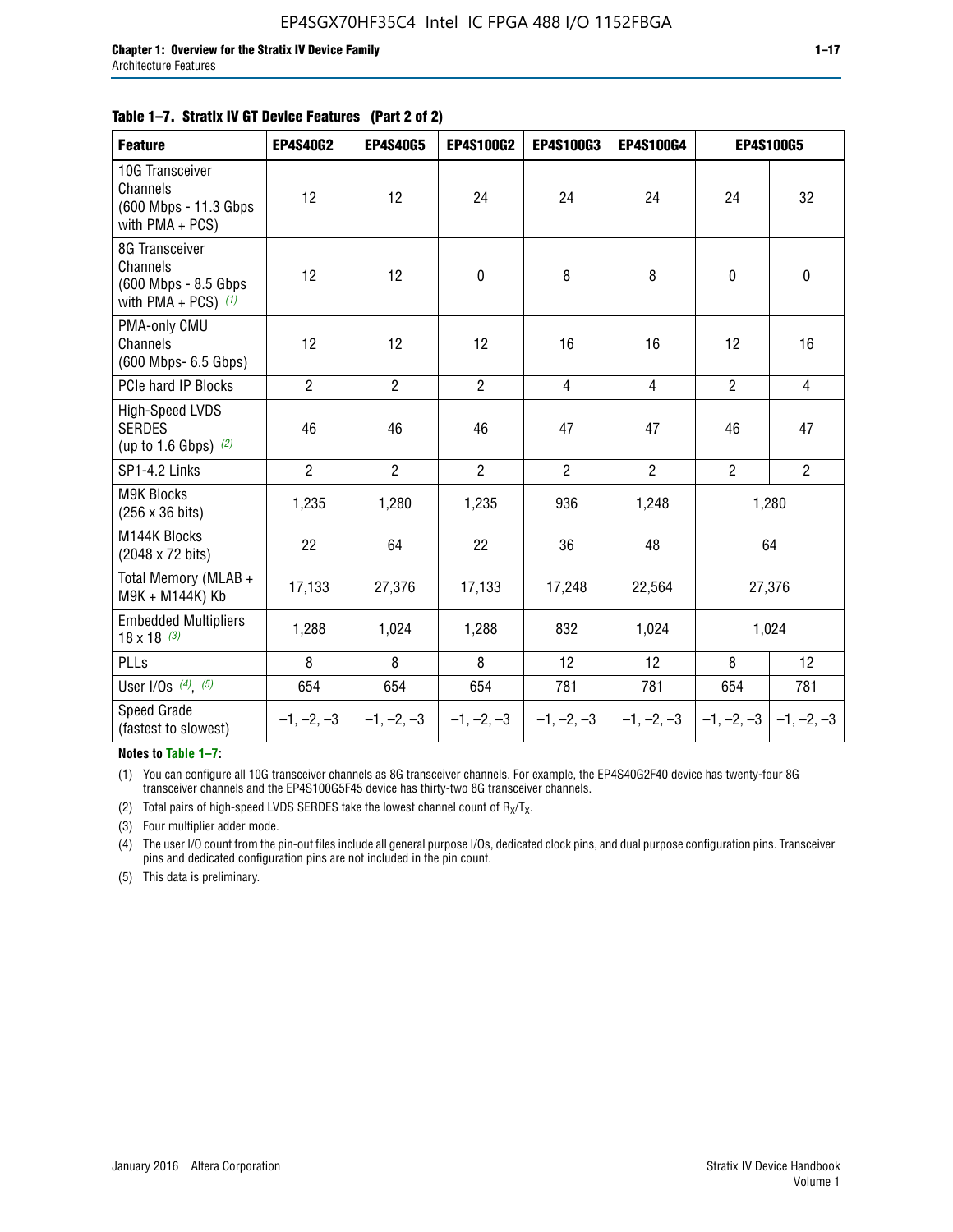Table 1–8 lists the resource counts for the Stratix IV GT devices.

| <b>Device</b>                      | <b>1517 Pin</b><br>$(40 \text{ mm} \times 40 \text{ mm})$ $(3)$ | <b>1932 Pin</b><br>(45 mm x 45 mm) |  |
|------------------------------------|-----------------------------------------------------------------|------------------------------------|--|
| <b>Stratix IV GT 40 G Devices</b>  |                                                                 |                                    |  |
| EP4S40G2                           | F40                                                             |                                    |  |
| EP4S40G5                           | H40 $(4)$ , $(5)$                                               |                                    |  |
| <b>Stratix IV GT 100 G Devices</b> |                                                                 |                                    |  |
| EP4S100G2                          | F40                                                             |                                    |  |
| EP4S100G3                          |                                                                 | F45                                |  |
| EP4S100G4                          |                                                                 | F45                                |  |
| EP4S100G5                          | $(4)$ $(5)$<br>H40                                              | F45                                |  |

#### **Notes to Table 1–8:**

(1) This table represents pin compatability; however, it does not include hard IP block placement compatability.

- (2) Devices under the same arrow sign have vertical migration capability.
- (3) When migrating between hybrid and flip chip packages, there is an additional keep-out area. For more information, refer to the *[Altera Device Package Information Data Sheet](http://www.altera.com/literature/ds/dspkg.pdf)*.
- (4) EP4S40G5 and EP4S100G5 devices with 1517 pin-count are only available in 42.5-mm x 42.5-mm Hybrid flip chip packages.
- (5) If you are using the hard IP block, migration is not possible.

Table 1–9 lists the Stratix IV GT on-package decoupling information.

**Table 1–9. Stratix IV GT Device On-Package Decoupling Information** *(1)*

| <b>Ordering</b><br><b>Information</b> | Vcc                                 | <b>V<sub>CCIO</sub></b> | V <sub>CCL GXB</sub>            | V <sub>CCA_L/R</sub> | V <sub>CCT L/R</sub> | $V_{CCR\_L/R}$ |
|---------------------------------------|-------------------------------------|-------------------------|---------------------------------|----------------------|----------------------|----------------|
| EP4S40G2F40                           | $2 \times 1$ uF + $2 \times 470$ nF | 10 nF per bank $(2)$    | 100 nF per<br>transceiver block | $100$ nF             | 100 nF               | $100$ nF       |
| EP4S100G2F40                          |                                     |                         |                                 |                      |                      |                |
| EP4S100G3F45                          |                                     | 10 nF per bank $(2)$    | 100 nF per<br>transceiver block | $100$ nF             | $100$ nF             | $100$ nF       |
| EP4S100G4F45                          |                                     |                         |                                 |                      |                      |                |
| EP4S40G5H40                           | $4 \times 1$ uF + $4 \times 470$ nF |                         |                                 |                      |                      |                |
| EP4S100G5H40                          |                                     |                         |                                 |                      |                      |                |
| EP4S100G5F45                          |                                     |                         |                                 |                      |                      |                |

**Notes to Table 1–9:**

(1) Table 1–9 refers to production devices on-package decoupling. For more information about decoupling design of engineering sample (ES) devices, contact [Altera Technical Support](http://mysupport.altera.com/eservice/login.asp).

(2) For I/O banks 3(\*),  $4(*)$ ,  $7(*)$ , and  $8(*)$  only. There is no OPD for I/O bank  $1(*)$ ,  $2(*)$ ,  $5(*)$ , and  $6(*)$ .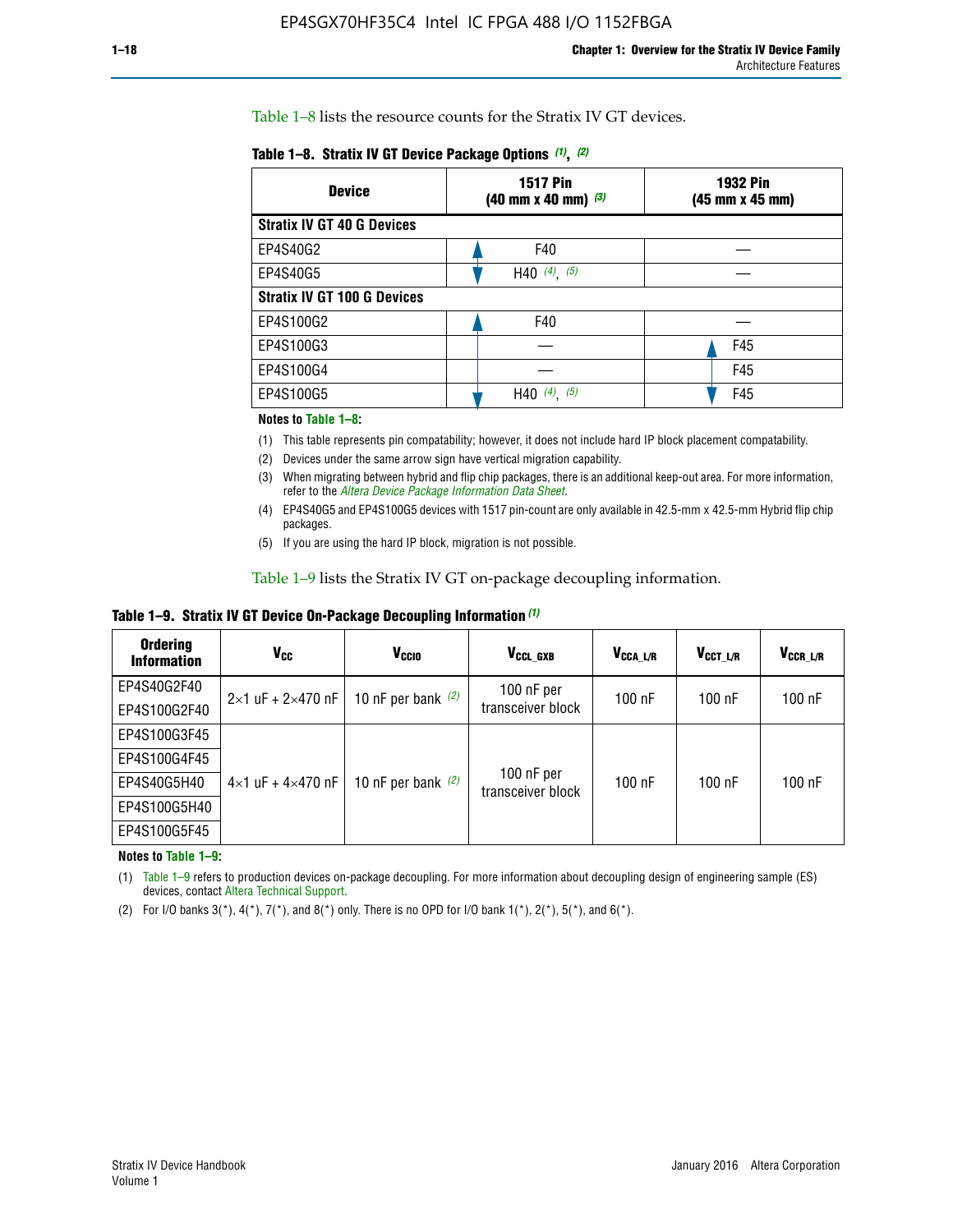# **Integrated Software Platform**

The Quartus II software provides an integrated environment for HDL and schematic design entry, compilation and logic synthesis, full simulation and advanced timing analysis, SignalTap II Logic Analyzer, and device configuration of Stratix IV designs. The Quartus II software provides the MegaWizard<sup> $M$ </sup> Plug-In Manager user interface to generate different functional blocks, such as memory, PLL, and digital signal processing logic. For transceivers, the Quartus II software provides the ALTGX MegaWizard Plug-In Manager interface that guides you through configuration of the transceiver based on your application requirements.

The Stratix IV GX and GT transceivers allow you to implement low-power and reliable high-speed serial interface applications with its fully reconfigurable hardware, optimal signal integrity, and integrated Quartus II software platform.

For more information about the QuarJanuary2016tus II software features, refer to the *[Quartus II Handbook](http://www.altera.com/literature/lit-qts.jsp)*.

# **Ordering Information**

This section describes the Stratix IV E, GT, and GX devices ordering information. Figure 1–4 shows the ordering codes for Stratix IV GX and E devices.



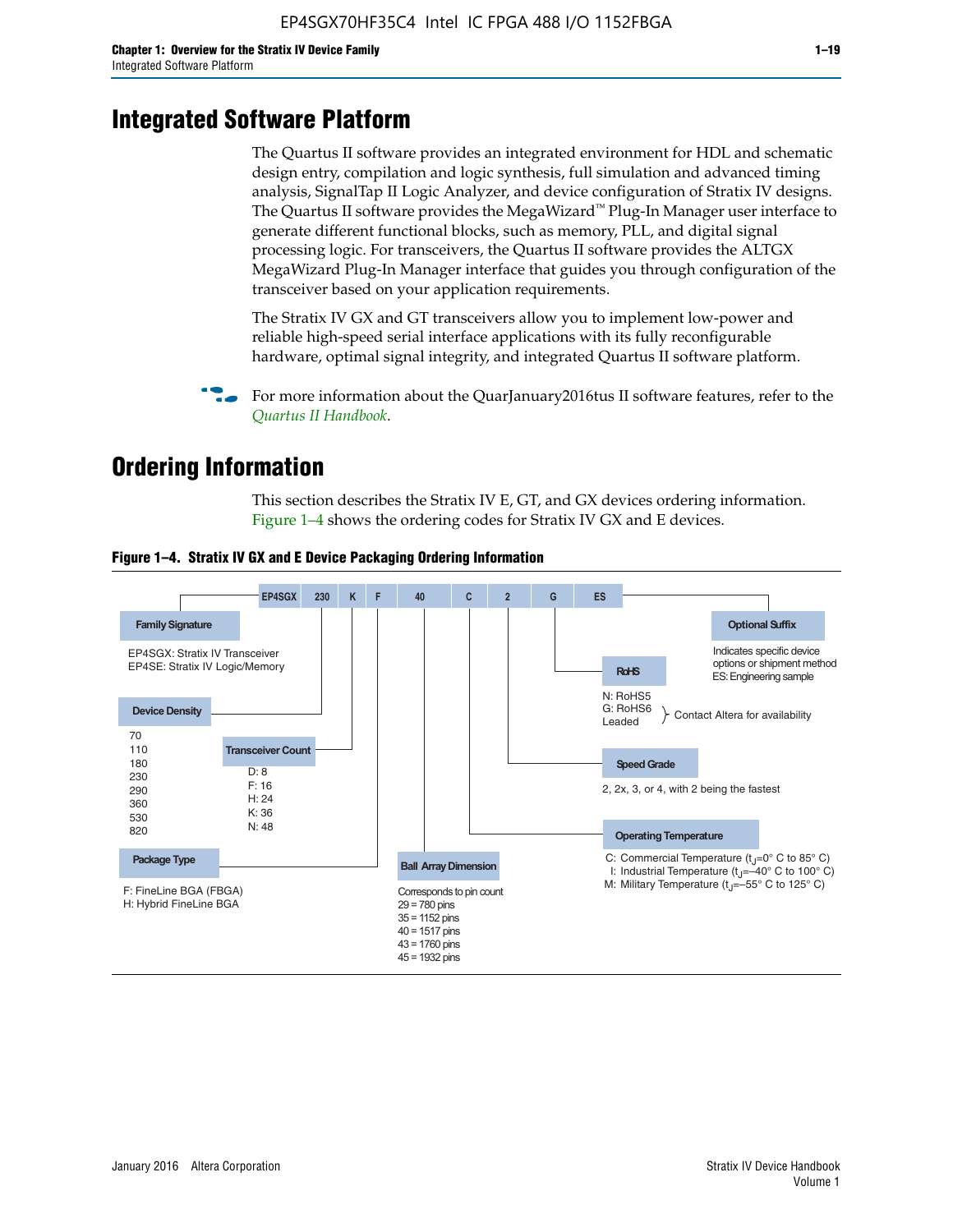Figure 1–5 shows the ordering codes for Stratix IV GT devices.





# **Document Revision History**

Table 1–10 lists the revision history for this chapter.

| Table 1–10. Document Revision History (Part 1 of 2) |  |  |  |  |  |
|-----------------------------------------------------|--|--|--|--|--|
|-----------------------------------------------------|--|--|--|--|--|

| <b>Date</b>       | Version | <b>Changes</b>                                         |
|-------------------|---------|--------------------------------------------------------|
| January 2016      | 3.5     | <b>Updated Figure 1–4 with new RoHS information</b>    |
| September 2012    | 3.4     | ■ Updated Table 1–1 to close FB $#30986$ .             |
|                   |         | Updated Table 1–2 and Table 1–5 to close FB $#31127$ . |
| June 2011         | 3.3     | Added military temperature to Figure 1–4.              |
| February 2011     | 3.2     | ■ Updated Table 1–7 and Table 1–8.                     |
|                   |         | $\blacksquare$ Applied new template.                   |
|                   |         | Minor text edits.                                      |
| <b>March 2010</b> |         | <b>Updated Table 1–1, Table 1–2, and Table 1–7.</b>    |
|                   | 3.1     | ■ Updated Figure $1-3$ .                               |
|                   |         | ■ Updated the "Stratix IV GT Devices" section.         |
|                   |         | Added two new references to the Introduction section.  |
|                   |         | Minor text edits.                                      |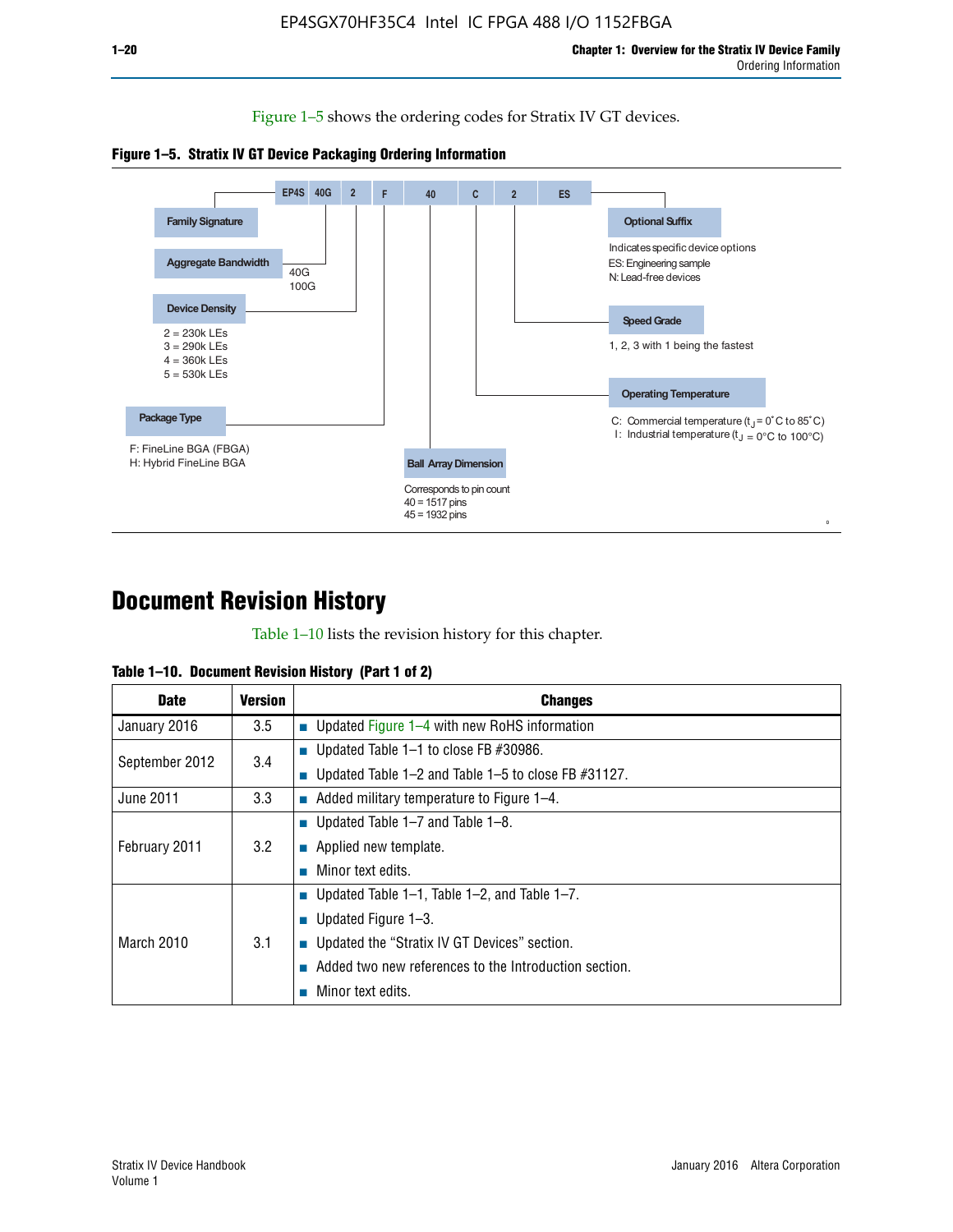#### **Table 1–10. Document Revision History (Part 2 of 2)**

| <b>Date</b>      | <b>Version</b> | <b>Changes</b>                                                                                                                                                                                                                                                                    |  |  |
|------------------|----------------|-----------------------------------------------------------------------------------------------------------------------------------------------------------------------------------------------------------------------------------------------------------------------------------|--|--|
|                  |                | ■ Updated the "Stratix IV Device Family Overview", "Feature Summary", "Stratix IV GT<br>Devices", "High-Speed Transceiver Features", "FPGA Fabric and I/O Features", "Highest<br>Aggregate Data Bandwidth", "System Integration", and "Integrated Software Platform"<br>sections. |  |  |
| November 2009    | 3.0            | $\blacksquare$ Added Table 1-3, Table 1-6, and Table 1-9.                                                                                                                                                                                                                         |  |  |
|                  |                | $\blacksquare$ Updated Table 1-1, Table 1-2, Table 1-4, Table 1-5, Table 1-7, and Table 1-8.                                                                                                                                                                                      |  |  |
|                  |                | ■ Updated Figure 1–3, Figure 1–4, and Figure 1–5.                                                                                                                                                                                                                                 |  |  |
|                  |                | $\blacksquare$ Minor text edits.                                                                                                                                                                                                                                                  |  |  |
| <b>June 2009</b> | 2.4            | $\blacksquare$ Updated Table 1-1.                                                                                                                                                                                                                                                 |  |  |
|                  |                | Minor text edits.                                                                                                                                                                                                                                                                 |  |  |
|                  |                | $\blacksquare$ Added Table 1–5, Table 1–6, and Figure 1–3.                                                                                                                                                                                                                        |  |  |
|                  |                | $\blacksquare$ Updated Figure 1-5.                                                                                                                                                                                                                                                |  |  |
| April 2009       | 2.3            | Updated Table $1-1$ , Table $1-2$ , Table $1-3$ , and Table $1-4$ .                                                                                                                                                                                                               |  |  |
|                  |                | ■ Updated "Introduction", "Feature Summary", "Stratix IV GX Devices", "Stratix IV GT<br>Devices", "Architecture Features", and "FPGA Fabric and I/O Features"                                                                                                                     |  |  |
|                  | 2.2            | ■ Updated "Feature Summary", "Stratix IV GX Devices", "Stratix IV E Device", "Stratix IV<br>GT Devices", "Signal Integrity"                                                                                                                                                       |  |  |
| March 2009       |                | Removed Tables 1-5 and 1-6                                                                                                                                                                                                                                                        |  |  |
|                  |                | Updated Figure 1-4                                                                                                                                                                                                                                                                |  |  |
|                  |                | ■ Updated "Introduction", "Feature Summary", "Stratix IV Device Diagnostic Features",<br>"Signal Integrity", "Clock Networks", "High-Speed Differential I/O with DPA and Soft-<br>CDR", "System Integration", and "Ordering Information" sections.                                |  |  |
|                  |                | Added "Stratix IV GT 100G Devices" and "Stratix IV GT 100G Transceiver Bandwidth"<br>sections.                                                                                                                                                                                    |  |  |
| March 2009       | 2.1            | <b>Updated Table 1–1, Table 1–2, Table 1–3, and Table 1–4.</b>                                                                                                                                                                                                                    |  |  |
|                  |                | $\blacksquare$ Added Table 1-5 and Table 1-6.                                                                                                                                                                                                                                     |  |  |
|                  |                | ■ Updated Figure $1-3$ and Figure $1-4$ .                                                                                                                                                                                                                                         |  |  |
|                  |                | $\blacksquare$ Added Figure 1-5.                                                                                                                                                                                                                                                  |  |  |
|                  |                | Removed "Referenced Documents" section.                                                                                                                                                                                                                                           |  |  |
|                  | 2.0            | Updated "Feature Summary" on page 1-1.                                                                                                                                                                                                                                            |  |  |
|                  |                | ■ Updated "Stratix IV Device Diagnostic Features" on page 1-7.                                                                                                                                                                                                                    |  |  |
| November 2008    |                | Updated "FPGA Fabric and I/O Features" on page 1-8.                                                                                                                                                                                                                               |  |  |
|                  |                | $\blacksquare$ Updated Table 1-1.                                                                                                                                                                                                                                                 |  |  |
|                  |                | Updated Table 1-2.                                                                                                                                                                                                                                                                |  |  |
|                  |                | Updated "Table 1-5 shows the total number of transceivers available in the Stratix IV GT<br>Device." on page 1-15.                                                                                                                                                                |  |  |
| <b>July 2008</b> | 1.1            | Revised "Introduction".                                                                                                                                                                                                                                                           |  |  |
| May 2008         | 1.0            | Initial release.                                                                                                                                                                                                                                                                  |  |  |